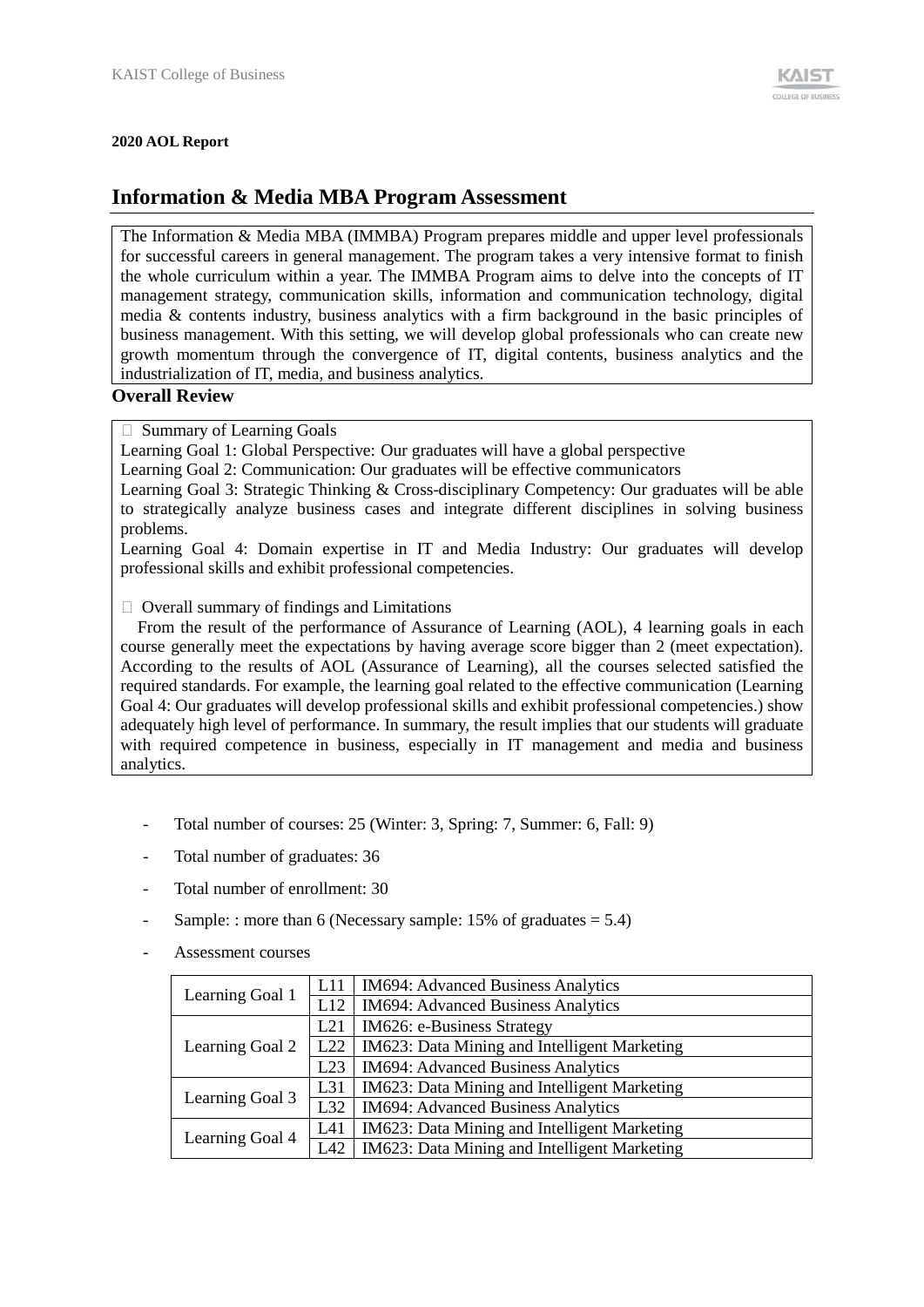## <sup>U</sup>**Overview of Assessment**

|                                                                                                                                   | <b>Information &amp; Media MBA Program: Assessment Learning Goal 1</b>                                                                                                         |                                                        |
|-----------------------------------------------------------------------------------------------------------------------------------|--------------------------------------------------------------------------------------------------------------------------------------------------------------------------------|--------------------------------------------------------|
|                                                                                                                                   | (Learning Goal 1 Our graduates will have a global perspective)                                                                                                                 |                                                        |
| <b>Learning Objective</b>                                                                                                         | <b>Sample</b>                                                                                                                                                                  | <b>Methods</b>                                         |
| L11) Our students will<br>understand global business<br>issues and relate current<br>issues to emerging business<br>opportunities | Students enrolled in<br>$IM694 (N=20)$                                                                                                                                         | Course-embedded<br>assignment evaluation by<br>faculty |
| L12) Our students will have<br>command of business<br>English or other language of<br>major global market.                        | Students enrolled in<br>$IM694 (N=20)$                                                                                                                                         | Course-embedded<br>assignment evaluation by<br>faculty |
|                                                                                                                                   | <b>Findings</b>                                                                                                                                                                |                                                        |
|                                                                                                                                   | The average scores for L11 and L12 are 2.78 and 2.77 respectively.                                                                                                             |                                                        |
| respectively                                                                                                                      | * 1 (Fails to Meet Expectations) 2 (Meets Expectations) 3 (Exceed Expectation)<br>The ratio of students who received 3 points in all traits for L11 and L12 are 5.4% and 16.2% |                                                        |

- L11, L12 meet expectations successfully

- All of the students meet expectations for all of the traits for L11 and L12 (No points lower than 2 for all traits in L11)

- 90% of students (18/20) showed excellence in identifying global issues. (Trait 1 for L11)

|                                                                                                                          | <b>Information &amp; Media MBA Program: Assessment Learning Goal 2</b> |                                                        |
|--------------------------------------------------------------------------------------------------------------------------|------------------------------------------------------------------------|--------------------------------------------------------|
|                                                                                                                          | (Learning Goal 2 Our graduates will be effective communicators)        |                                                        |
| <b>Learning Objective</b>                                                                                                | <b>Sample</b>                                                          | <b>Methods</b>                                         |
| L <sub>21</sub> ) Our students will<br>deliver effective<br>presentation accompanied<br>with proper media<br>technology. | Students enrolled in<br>$IM626 (N=23)$                                 | Course-embedded<br>assignment evaluation by<br>faculty |
| L <sub>22</sub> ) Our student will<br>produce professional<br>business documents.                                        | Students enrolled in<br>$IM623 (N=26)$                                 | Course-embedded<br>assignment evaluation by<br>faculty |
| L <sub>23</sub> ) Our students will<br>demonstrate effective<br>interpersonal<br>communication in a team<br>setting.     | Students enrolled in<br>$IM694 (N=20)$                                 | Course-embedded<br>assignment evaluation by<br>faculty |
|                                                                                                                          | <b>Findings</b>                                                        |                                                        |

The average scores for L21, L22 and L23 are 2.33, 2.64 and 2.09 respectively.

\* 1 (Fails to Meet Expectations) 2 (Meets Expectations) 3 (Exceed Expectation)

The ratio of students who received 3 points in all traits for L21, L22, and L23 are 33.3%, 5.6% and 2.7% respectively

- L21, L22 and L23 meet expectations successfully

- 87.96% of students (20/23) L21 (No points lower than 2 for all traits in L21)

- All of the students (26/26) meet expectations for L22 and L23 (No points lower than 2 for all traits in L22)

- All of the students (100%) (26/26) show effective literature search skills and finding document sources. (Trait 7 and 8 for L22)

- For all the traits for L22 and L23, all of the students meet or exceed expectations.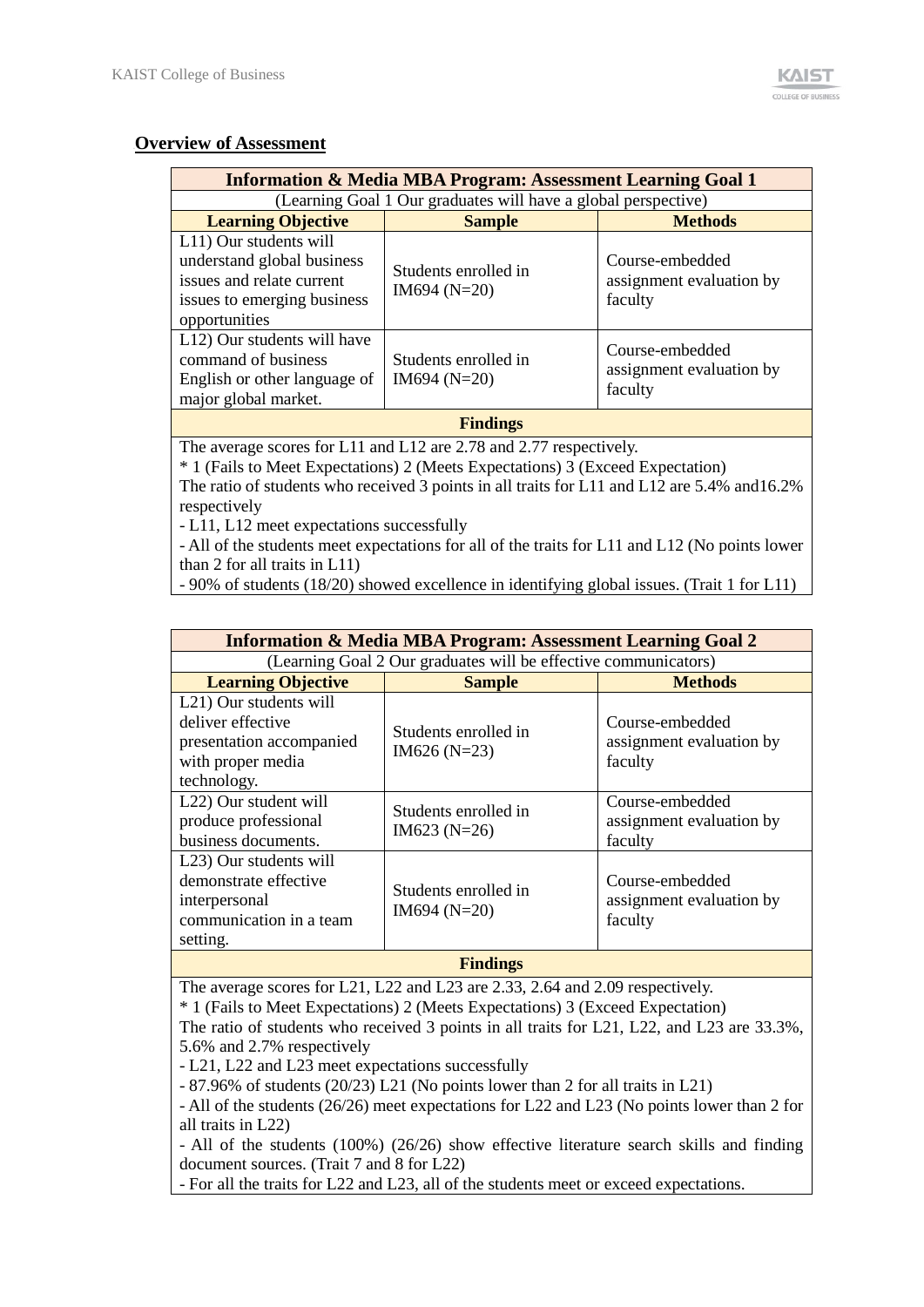$\mathcal{L}$ 

- 8.7% of the students (2/23) showed difficulty in providing well-qualified slides and using media sources forming rapport with audience. (Trait 2 and 6 for L21)

|                                                                                                                                                                    | <b>Information &amp; Media MBA Program: Assessment Learning Goal 3</b>                                |                                                        |
|--------------------------------------------------------------------------------------------------------------------------------------------------------------------|-------------------------------------------------------------------------------------------------------|--------------------------------------------------------|
|                                                                                                                                                                    | (Learning Goal 3 Our graduates will be able to strategically analyze business cases and               |                                                        |
|                                                                                                                                                                    | integrate different disciplines in solving business problems.)                                        |                                                        |
| <b>Learning Objective</b>                                                                                                                                          | <b>Sample</b>                                                                                         | <b>Methods</b>                                         |
| L31) Our students will use<br>appropriate analytical<br>techniques to solve business<br>problems and will<br>demonstrate the ability of<br>sound business judgment | Students enrolled in<br>$IM623 (N=26)$                                                                | Course-embedded<br>assignment evaluation by<br>faculty |
| L32) Our students will<br>synthesize different<br>discipline areas.                                                                                                | Students enrolled in<br>$IM694 (N=20)$                                                                | Course-embedded<br>assignment evaluation by<br>faculty |
|                                                                                                                                                                    | <b>Findings</b>                                                                                       |                                                        |
| mma.<br>$\mathbf{r}$ $\mathbf{a}$                                                                                                                                  | 1.7.22<br>$\begin{array}{ccc}\n\bullet & \pi\pi & \bullet & \bullet & \bullet & \bullet\n\end{array}$ |                                                        |

The average scores for L31 and L32 are 2.75 and 2.14 respectively.

\* 1 (Fails to Meet Expectations) 2 (Meets Expectations) 3 (Exceed Expectation)

The ratio of students who received 3 points in all traits for L3 and L32 are 27.8% and 0.0% respectively

- L31, L32 meet expectations successfully

- All of the students (26/26) meet expectations for L31 (No points lower than 2 for all traits in L31)

- All of students (20/20) meet expectations for L32 (No points lower than 2 for all traits in L32)

- All the students (26/26) in this course showed excellence in understanding factual knowledge exceeding expectations (Trait 1 for L31)

- All the students (36/36) show high profession in applying proper analytical tools when solving serious problems that firms encounter. (Trait 4 for L31)

- 85% of the students (17/20) successfully synthesized discipline knowledge. (Trait 3 for L32)

|                                                                                                                              | <b>Information &amp; Media MBA Program: Assessment Learning Goal 4</b>                   |                                                        |
|------------------------------------------------------------------------------------------------------------------------------|------------------------------------------------------------------------------------------|--------------------------------------------------------|
|                                                                                                                              | (Learning Goal 4 Our graduates will develop professional skills and exhibit professional |                                                        |
|                                                                                                                              | competencies.)                                                                           |                                                        |
| <b>Learning Objective</b>                                                                                                    | <b>Sample</b>                                                                            | <b>Methods</b>                                         |
| L41) Our students will build<br>IT, Media, and Business<br>Analytics specific<br>knowledge and understand<br>the key issues. | Students enrolled in<br>$IM623 (N=26)$                                                   | Course-embedded<br>assignment evaluation by<br>faculty |
| L42) Our students will<br>apply domain expertise to<br>the business problems in the<br>IT, Media, and Business<br>Analytics. | Students enrolled in<br>$IM623 (N=26)$                                                   | Course-embedded<br>assignment evaluation by<br>faculty |
|                                                                                                                              | <b>Findings</b>                                                                          |                                                        |
|                                                                                                                              | The average scores for L41 and L42 are 2.83 and 2.71 respectively.                       |                                                        |
|                                                                                                                              | * 1 (Fails to Meet Expectations) 2 (Meets Expectations) 3 (Exceed Expectation)           |                                                        |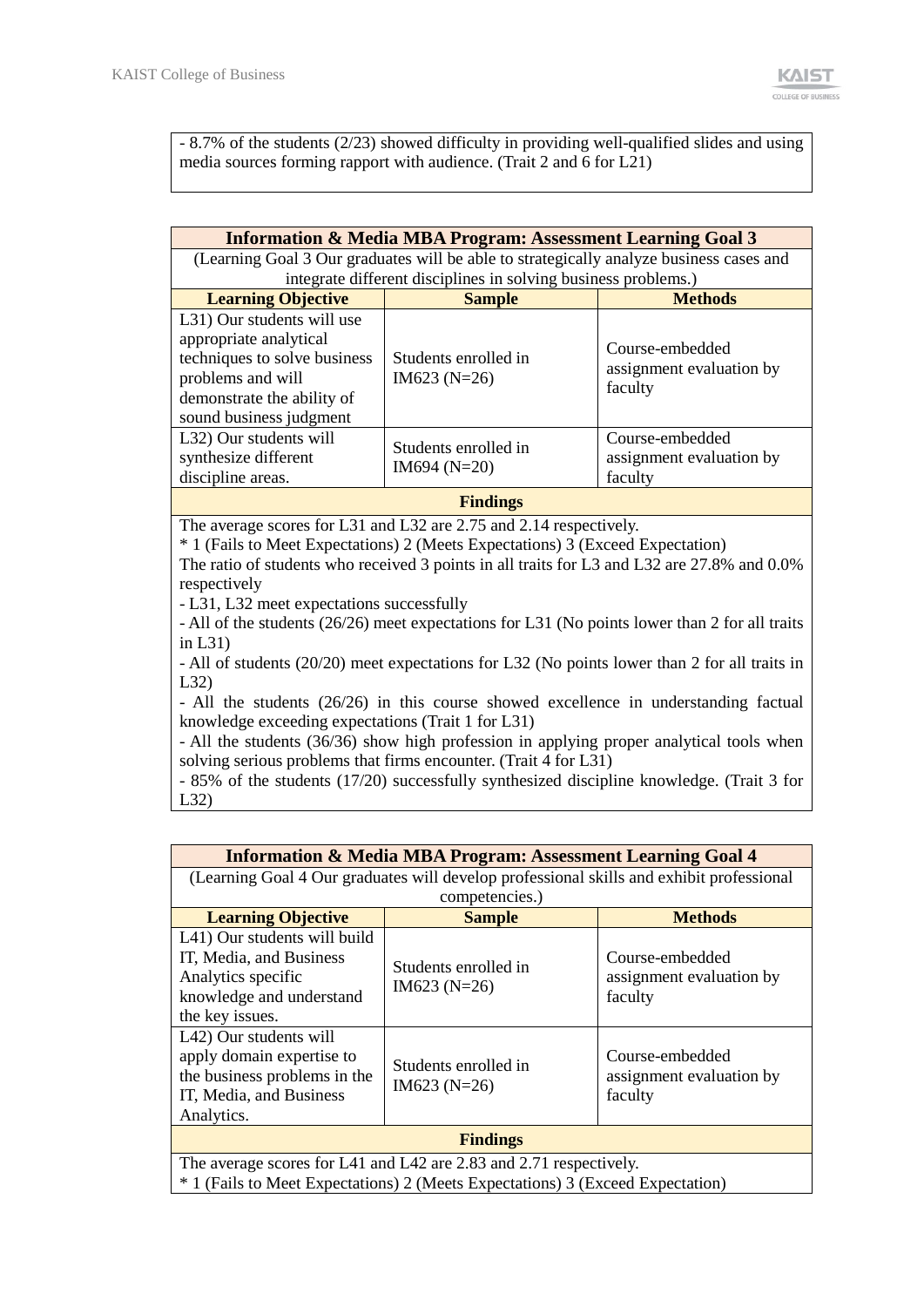The ratio of students who received 3 points in all traits for L41 and L42 are 69.4% and 50.0% respectively

- L41, L42 meet expectations successfully

- All of the students (26/26) meet expectations for L41 and L42 (No points lower than 2 for all traits in L41)

- All the students (26/26) in the suggested course showed high level of profession in building industry specific knowledge. (Trait 1 for L41)

- More than 96% of students (25/26) were able to fully understand the key issues of business environment and recommend solutions using structured approach. (Trait 2 for L41 and L42)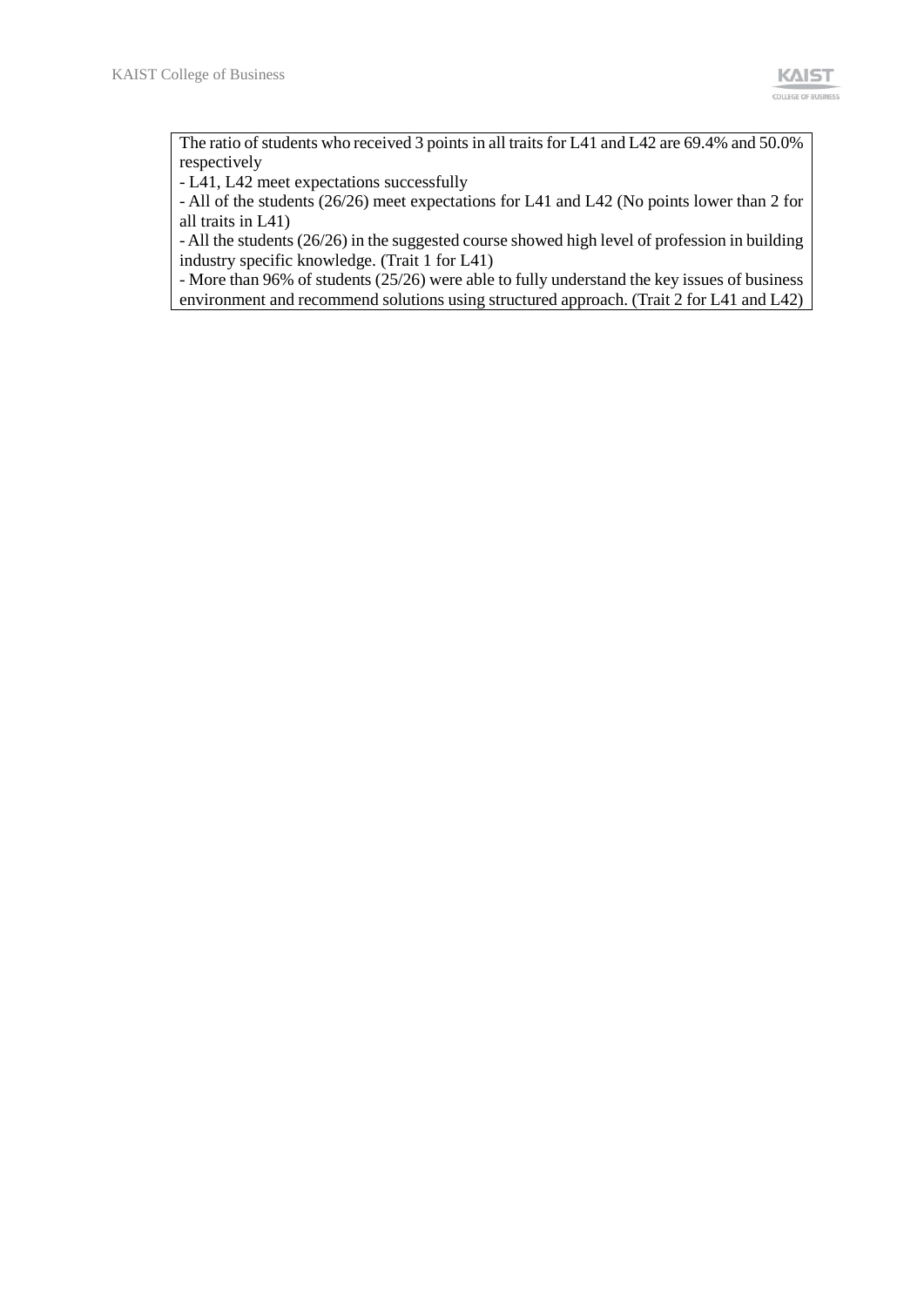

# **Data Analysis and Results**

|                         |                                                                                                                       | <b>Assessment Learning Goal 1 (L1): IM694_Advanced Business Analytics</b> |                                                                              |                                    |                                                                   |
|-------------------------|-----------------------------------------------------------------------------------------------------------------------|---------------------------------------------------------------------------|------------------------------------------------------------------------------|------------------------------------|-------------------------------------------------------------------|
|                         |                                                                                                                       | L1: Global Perspective: Our graduates will have a global perspective      |                                                                              |                                    |                                                                   |
|                         | L11. Our students will understand global business issues and relate current issues to emerging business opportunities |                                                                           |                                                                              |                                    |                                                                   |
| <b>Traits</b>           | <b>T1. Identification of</b><br>global issues                                                                         | <b>T2. Analysis of global</b><br>issues                                   | <b>T3. Application of</b><br>analysis to global<br><b>business situation</b> | <b>T4. Cultural</b><br>differences | <b>T5. Business Ethics</b><br>and Social<br><b>Responsibility</b> |
| <b>Students</b>         | 20                                                                                                                    | 20                                                                        | 20                                                                           | 20                                 | 20                                                                |
|                         | $\overline{2}$                                                                                                        | $\overline{2}$                                                            | $\overline{2}$                                                               | $\overline{2}$                     | $\overline{3}$                                                    |
| $\overline{2}$          | 3                                                                                                                     | 3                                                                         | $\overline{2}$                                                               | 3                                  | 3                                                                 |
| $\overline{\mathbf{3}}$ | 3                                                                                                                     | 3                                                                         | 3                                                                            | 3                                  | 3                                                                 |
| 4                       | 3                                                                                                                     | 3                                                                         | 3                                                                            | 3                                  | $\overline{2}$                                                    |
| 5                       | 3                                                                                                                     | 3                                                                         | $\overline{3}$                                                               | 3                                  | 3                                                                 |
| 6                       | $\overline{2}$                                                                                                        | 3                                                                         | 3                                                                            | $\overline{2}$                     | $\overline{2}$                                                    |
| $\overline{7}$          | 3                                                                                                                     | $\overline{2}$                                                            | 3                                                                            | $\overline{2}$                     | 3                                                                 |
| 8                       | 3                                                                                                                     | 3                                                                         | 3                                                                            | 3                                  | 3                                                                 |
| 9                       | 3                                                                                                                     | 3                                                                         | 3                                                                            | $\overline{2}$                     | $\overline{2}$                                                    |
| 10                      | 3                                                                                                                     | 3                                                                         | $\overline{3}$                                                               | 3                                  | 3                                                                 |
| 11                      | 3                                                                                                                     | 3                                                                         | $\overline{3}$                                                               | 3                                  | 3                                                                 |
| 12                      | 3                                                                                                                     | 3                                                                         | 3                                                                            | 3                                  | 3                                                                 |
| 13                      | 3                                                                                                                     | 3                                                                         | 3                                                                            | $\overline{2}$                     | $\sqrt{2}$                                                        |
| 14                      | 3                                                                                                                     | 3                                                                         | 3                                                                            | 3                                  | 3                                                                 |
| 15                      | 3                                                                                                                     | $\overline{2}$                                                            | $\overline{2}$                                                               | $\overline{c}$                     | $\mathfrak{2}$                                                    |
| 16                      | 3                                                                                                                     | $\overline{c}$                                                            | 3                                                                            | $\overline{c}$                     | 3                                                                 |
| 17                      | 3                                                                                                                     | 3                                                                         | 3                                                                            | 3                                  | 3                                                                 |
| 18                      | 3                                                                                                                     | 3                                                                         | 3                                                                            | 3                                  | 3                                                                 |
| 19                      | 3                                                                                                                     | 3                                                                         | 3                                                                            | 3                                  | 3                                                                 |
| 20                      | 3                                                                                                                     | 3                                                                         | 3                                                                            | $\overline{2}$                     | $\mathfrak{Z}$                                                    |
| # of 3 point            | 18                                                                                                                    | 16                                                                        | 17                                                                           | 12                                 | 15                                                                |
| # of 2 point            | $\overline{2}$                                                                                                        | 4                                                                         | 3                                                                            | 8                                  | 5                                                                 |
| # of 1 point            | $\bf{0}$                                                                                                              | $\boldsymbol{0}$                                                          | $\bf{0}$                                                                     | $\boldsymbol{0}$                   | $\bf{0}$                                                          |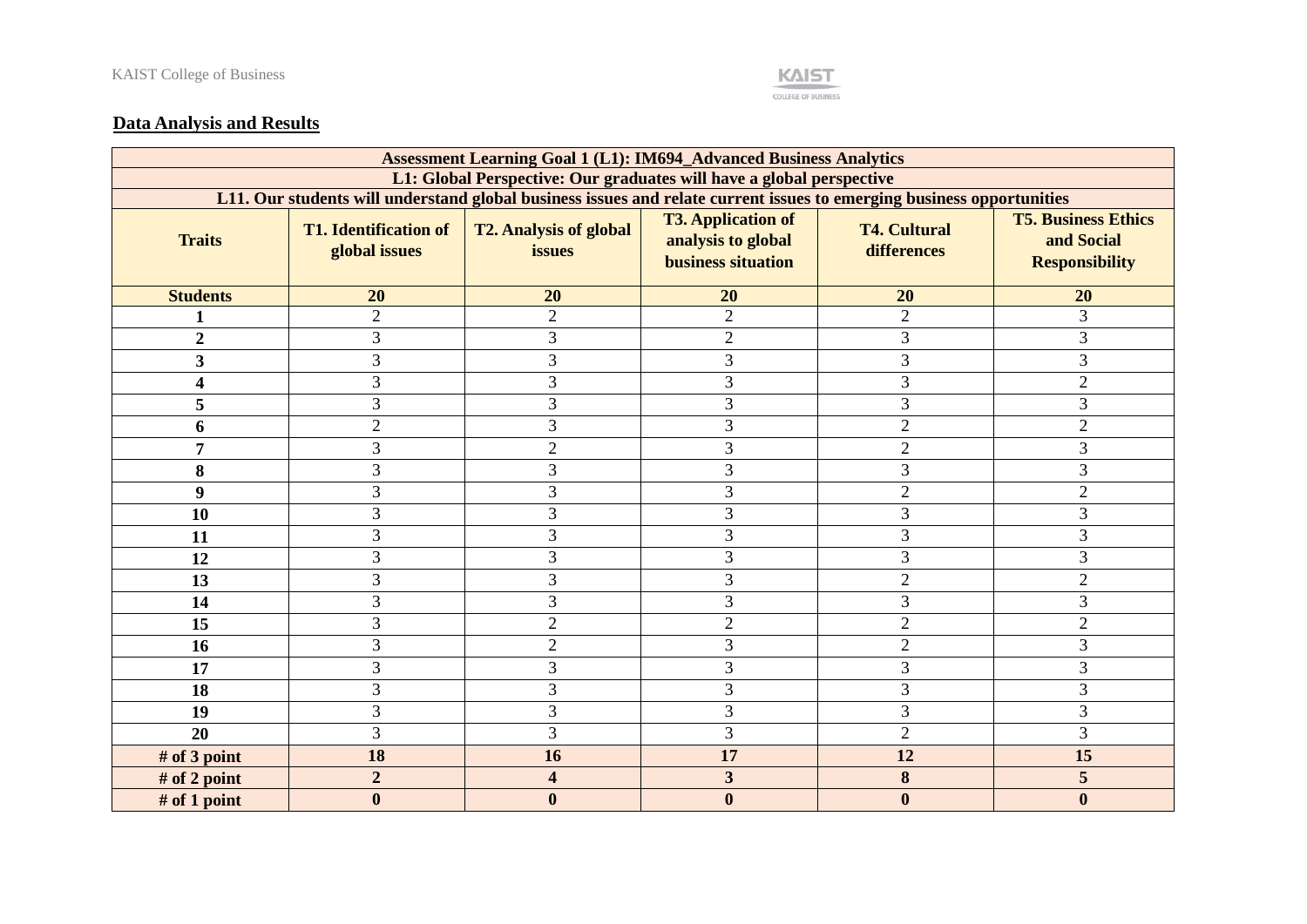| <b>KAIST College of Business</b> |       |       | <b>KAIST</b><br><b>COLLEGE OF BUSINESS</b> |       |       |
|----------------------------------|-------|-------|--------------------------------------------|-------|-------|
| <b>Total Score</b>               | 58    | 56    | 57                                         | 52    | 55    |
| <b>Average</b>                   | 2.900 | 2.800 | 2.850                                      | 2.600 | 2.750 |
| <b>Total Average</b>             |       |       | 2.780                                      |       |       |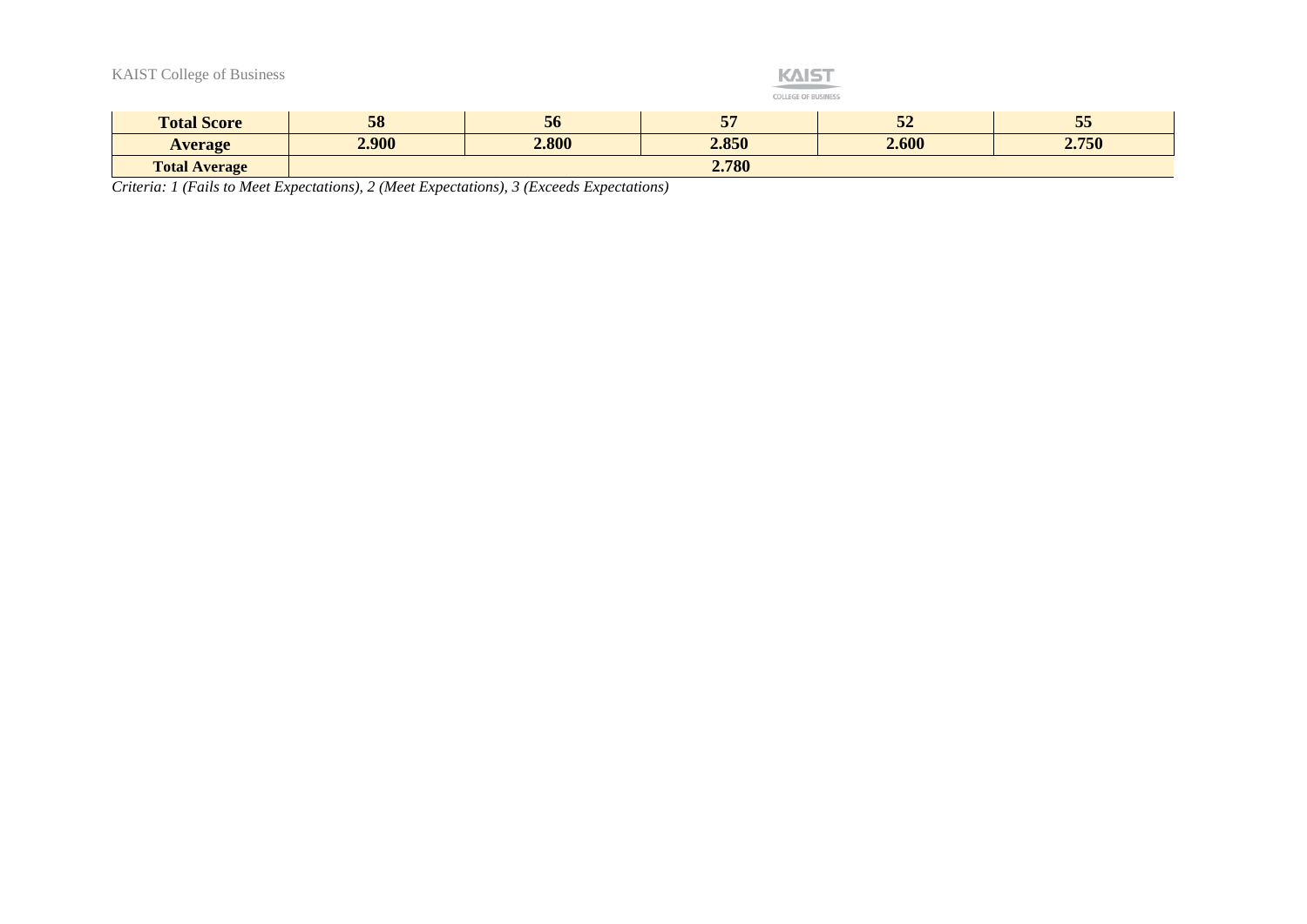

|                      |                      | <b>Assessment Learning Goal 1 (L1): IM694_Advanced Business Analytics</b>                        |                          |
|----------------------|----------------------|--------------------------------------------------------------------------------------------------|--------------------------|
|                      |                      | L1: Global Perspective: Our graduates will have a global perspective                             |                          |
|                      |                      | L12: Our students will have command of business English or other language of major global market |                          |
| <b>Traits</b>        | <b>T1. Knowledge</b> | <b>T2. Comprehension</b>                                                                         | <b>T3. Communication</b> |
| <b>Students</b>      | 26                   | 26                                                                                               | 26                       |
|                      | $\overline{2}$       | 3                                                                                                | 3                        |
| 2                    | 3                    | $\overline{2}$                                                                                   | 3                        |
| 3                    | 3                    | 3                                                                                                | $\overline{2}$           |
| 4                    | 3                    | 3                                                                                                | $\overline{2}$           |
| 5                    | 3                    | $\mathfrak{Z}$                                                                                   | 3                        |
| 6                    | $\mathbf{2}$         | $\sqrt{2}$                                                                                       | $\overline{2}$           |
| 7                    | 3                    | $\mathfrak{Z}$                                                                                   | 3                        |
| 8                    | 3                    | 3                                                                                                | 3                        |
| 9                    | $\mathbf{2}$         | 3                                                                                                | 3                        |
| 10                   | $\overline{3}$       | 3                                                                                                | 3                        |
| 11                   | 3                    | $\mathfrak{Z}$                                                                                   | 3                        |
| 12                   | $\overline{2}$       | $\mathfrak{Z}$                                                                                   | 3                        |
| 13                   | 3                    | 3                                                                                                | $\overline{c}$           |
| 14                   | 3                    | 3                                                                                                | 3                        |
| 15                   | $\overline{2}$       | 3                                                                                                | $\overline{2}$           |
| 16                   | 3                    | $\sqrt{2}$                                                                                       | $\overline{c}$           |
| 17                   | 3                    | 3                                                                                                | 3                        |
| 18                   | 3                    | 3                                                                                                | 3                        |
| 19                   | 3                    | 3                                                                                                | 3                        |
| 20                   | 3                    | 3                                                                                                | 3                        |
| # of 3 point         | 15                   | 17                                                                                               | 14                       |
| # of 2 point         | 5                    | $\mathbf{3}$                                                                                     | 6                        |
| # of 1 point         | $\boldsymbol{0}$     | $\bf{0}$                                                                                         | $\mathbf{0}$             |
| <b>Total Score</b>   | 55                   | 57                                                                                               | 54                       |
| <b>Average</b>       | 2.750                | 2.850                                                                                            | 2.700                    |
| <b>Total Average</b> |                      | 2.767                                                                                            |                          |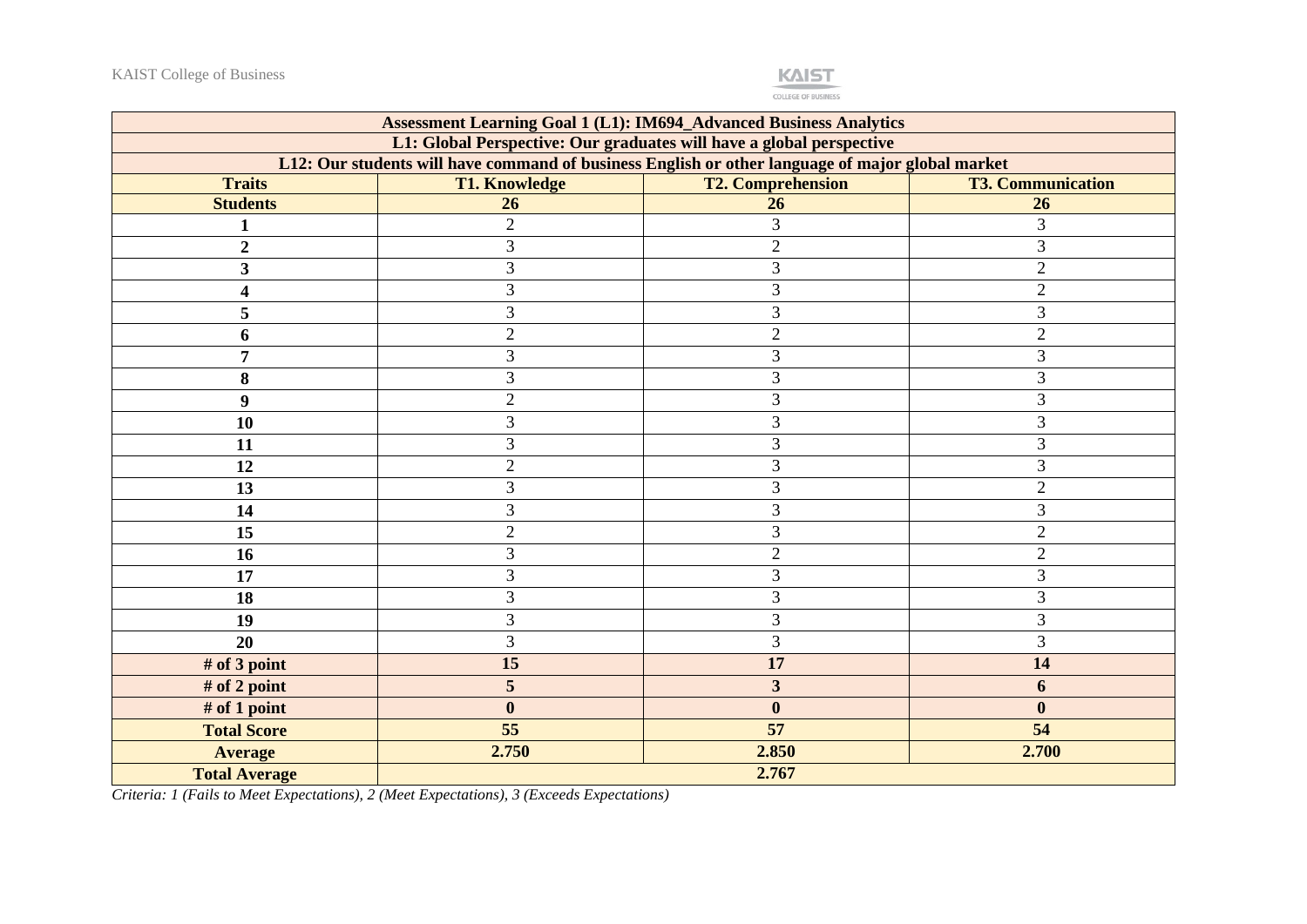

|                         |                                   |                                                                                                |                                         | <b>Assessment Learning Goal 2 (L2): IM626_e-Business Strategy</b> |                                 |                                                   |                                              |
|-------------------------|-----------------------------------|------------------------------------------------------------------------------------------------|-----------------------------------------|-------------------------------------------------------------------|---------------------------------|---------------------------------------------------|----------------------------------------------|
|                         |                                   |                                                                                                |                                         | L2. Communication: Our graduates will be effective communicators  |                                 |                                                   |                                              |
|                         |                                   | L21. Our students will deliver effective presentation accompanied with proper media technology |                                         |                                                                   |                                 |                                                   |                                              |
| <b>Traits</b>           | <b>T1.</b><br><b>Organization</b> | <b>T2. Quality of</b><br>slides                                                                | <b>T3. Voice</b><br>quality<br>and pace | <b>T4.</b><br><b>Mannerisms</b>                                   | <b>T5. Profession-</b><br>alism | T6. Use of<br>media /<br>rapport with<br>audience | <b>T7. Ability to</b><br>answer<br>questions |
| <b>Students</b>         | 23                                | 23                                                                                             | 23                                      | 23                                                                | 23                              | 23                                                | 23                                           |
|                         | $\overline{3}$                    | $\overline{2}$                                                                                 | $\overline{2}$                          | 3                                                                 | $\overline{2}$                  | $\overline{2}$                                    | $\overline{3}$                               |
| $\overline{2}$          | $\overline{2}$                    | $\overline{2}$                                                                                 | $\overline{2}$                          | $\overline{3}$                                                    | $\overline{2}$                  | $\overline{2}$                                    | $\overline{2}$                               |
| $\overline{\mathbf{3}}$ | 3                                 | 3                                                                                              | $\overline{2}$                          | $\overline{2}$                                                    | $\overline{2}$                  | $\overline{2}$                                    | 3                                            |
| $\overline{\mathbf{4}}$ | $\overline{3}$                    | 3                                                                                              | $\overline{2}$                          | $\overline{3}$                                                    | 3                               | 3                                                 | $\overline{3}$                               |
| 5                       | $\overline{3}$                    | $\overline{2}$                                                                                 | $\overline{2}$                          | $\overline{2}$                                                    | 3                               | $\overline{2}$                                    | $\overline{2}$                               |
| 6                       | $\overline{c}$                    | $\overline{2}$                                                                                 | 3                                       | $\overline{2}$                                                    | $\overline{2}$                  | 3                                                 | $\mathbf{2}$                                 |
| $\overline{7}$          | $\overline{3}$                    | 3                                                                                              | $\overline{2}$                          | $\overline{2}$                                                    | 3                               | $\overline{2}$                                    | 3                                            |
| 8                       | $\overline{2}$                    | 3                                                                                              | $\overline{2}$                          | 3                                                                 | $\overline{2}$                  | 3                                                 | $\overline{2}$                               |
| 9                       | $\overline{3}$                    | 3                                                                                              | $\overline{2}$                          | $\overline{3}$                                                    | 3                               | $\overline{2}$                                    | $\overline{3}$                               |
| 10                      | $\overline{2}$                    | $\overline{2}$                                                                                 | $\overline{2}$                          | 3                                                                 | $\overline{2}$                  | $\overline{2}$                                    | $\overline{2}$                               |
| 11                      | 3                                 | 3                                                                                              | $\overline{2}$                          | $\overline{2}$                                                    | $\overline{2}$                  | 3                                                 | $\overline{2}$                               |
| 12                      | $\overline{3}$                    | 3                                                                                              | $\overline{2}$                          | 3                                                                 | 3                               | 3                                                 | 3                                            |
| 13                      | 3                                 | 3                                                                                              | $\overline{2}$                          | 3                                                                 | $\overline{2}$                  | $\overline{3}$                                    | 3                                            |
| 14                      | $\overline{2}$                    |                                                                                                | $\overline{2}$                          | $\mathbf{2}$                                                      | $\overline{2}$                  | $\overline{2}$                                    | $\overline{2}$                               |
| 15                      | $\overline{2}$                    | $\overline{2}$                                                                                 | $\overline{2}$                          | $\overline{2}$                                                    | $\overline{2}$                  | $\overline{2}$                                    | $\overline{2}$                               |
| 16                      | $\overline{3}$                    | $\overline{2}$                                                                                 | $\overline{3}$                          | $\overline{3}$                                                    | $\overline{2}$                  | $\overline{2}$                                    | $\overline{3}$                               |
| 17                      | $\overline{2}$                    | $\overline{2}$                                                                                 | 3                                       | $\overline{2}$                                                    | $\overline{2}$                  | $\overline{2}$                                    | $\overline{3}$                               |
| 18                      | $\overline{3}$                    | 3                                                                                              | $\overline{2}$                          | $\overline{3}$                                                    | $\overline{2}$                  | 3                                                 | $\overline{3}$                               |
| 19                      | 3                                 | 3                                                                                              | $\overline{2}$                          | 3                                                                 | 3                               | 3                                                 | 3                                            |
| 20                      | $\overline{2}$                    | $\overline{2}$                                                                                 | $\overline{2}$                          | $\overline{2}$                                                    | $\overline{2}$                  | $\overline{2}$                                    | $\overline{2}$                               |
| 21                      | 3                                 | $\overline{2}$                                                                                 | 3                                       | 3                                                                 | 3                               | $\overline{2}$                                    | $\overline{2}$                               |
| 22                      | $\overline{2}$                    | 3                                                                                              | $\overline{2}$                          | $\overline{c}$                                                    | $\overline{2}$                  |                                                   | $\overline{2}$                               |
| 23                      | $\overline{2}$                    |                                                                                                | $\overline{2}$                          | $\overline{2}$                                                    | 3                               | 1                                                 | $\overline{2}$                               |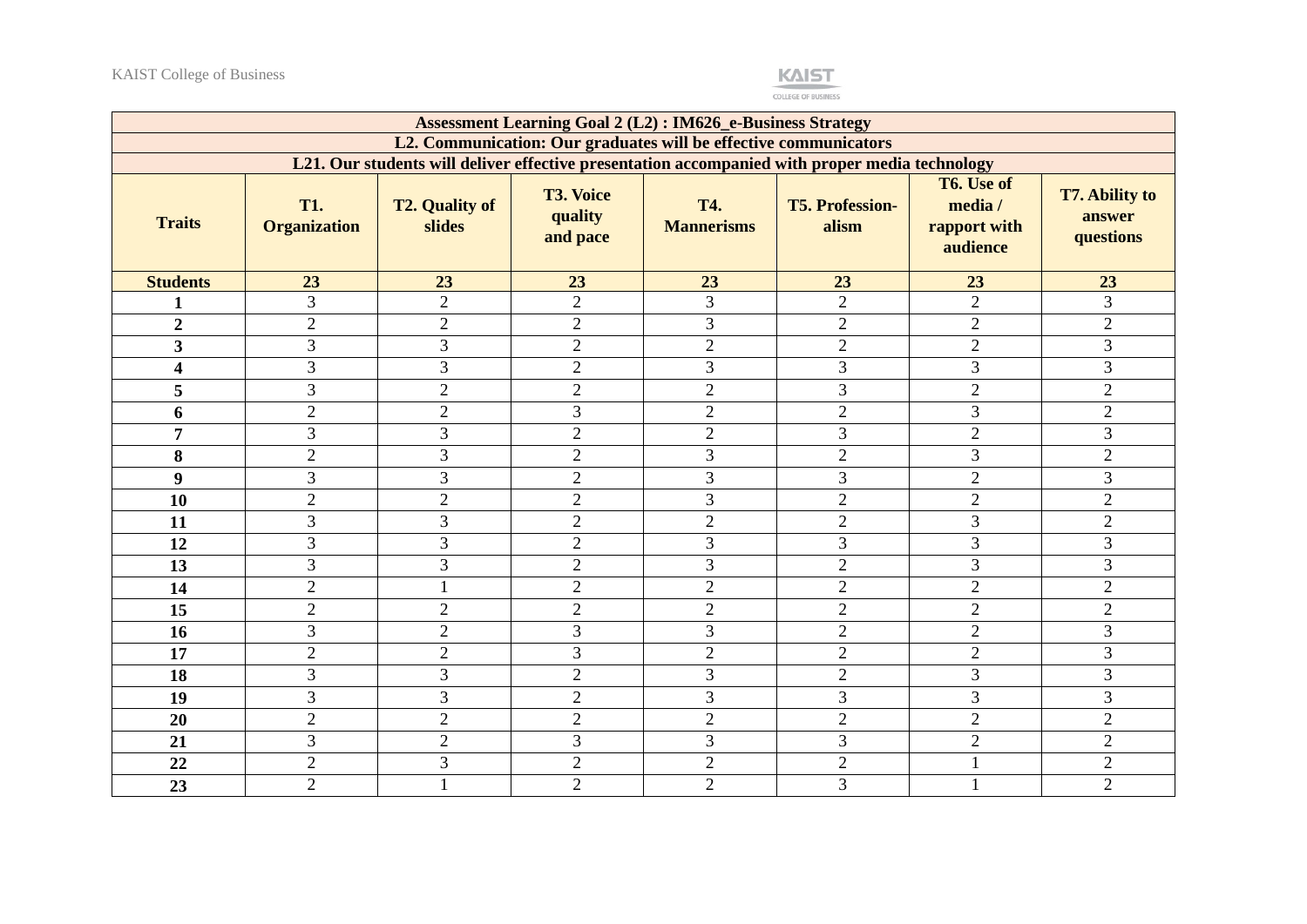

| $#$ of 3 point       | TΩ    | ш     |       | $\mathbf{L}$ |       |       | л.    |
|----------------------|-------|-------|-------|--------------|-------|-------|-------|
| $#$ of 2 point       | 10    | 10    | 19    | ᅭ            | 15    | 15    | 12    |
| # of 1 point         |       |       |       |              |       |       |       |
| <b>Total Score</b>   | 59    | 55    | 50    | 58           | 54    | 52    | 57    |
| <b>Average</b>       | 2.565 | 2.391 | 2.174 | 2.522        | 2.348 | 2.261 | 2.478 |
| <b>Total Average</b> |       |       |       | 2.391        |       |       |       |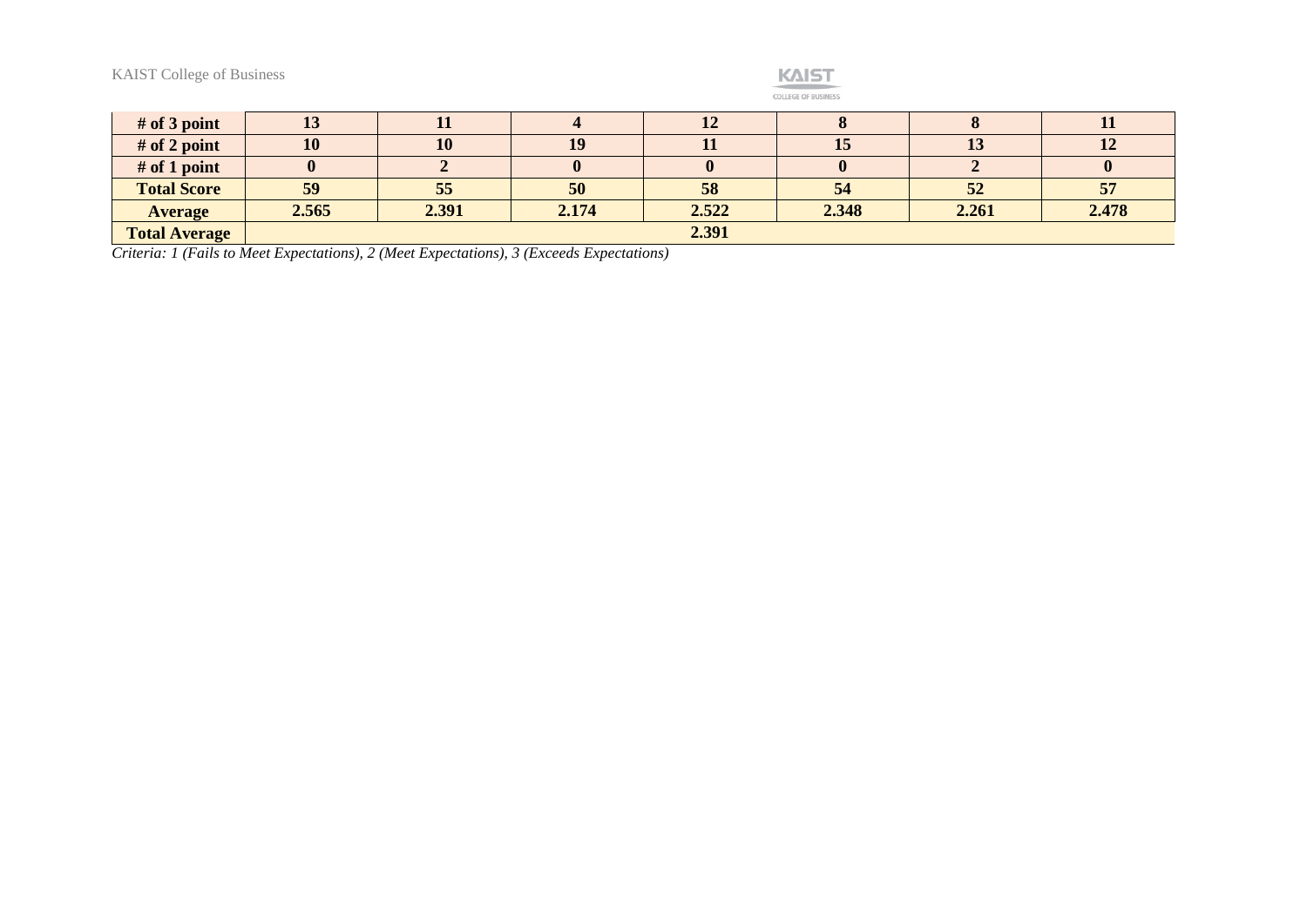

|                         |                                                       |                                                                       |                                                  | Assessment Learning Goal 2 (L2): IM623_Data Mining and Intelligent Marketing |                                                |                          |                                                            |                                           |
|-------------------------|-------------------------------------------------------|-----------------------------------------------------------------------|--------------------------------------------------|------------------------------------------------------------------------------|------------------------------------------------|--------------------------|------------------------------------------------------------|-------------------------------------------|
|                         |                                                       |                                                                       |                                                  | L2. Communication: Our graduates will be effective communicators             |                                                |                          |                                                            |                                           |
|                         |                                                       |                                                                       |                                                  | L22. Our student will produce professional business documents                |                                                |                          |                                                            |                                           |
| <b>Traits</b>           | <b>T1. Clear</b><br>introduction<br>and<br>background | <b>T2.</b><br><b>Discipline-</b><br>related<br>concepts and<br>issues | <b>T3. Internally</b><br>consistent<br>arguments | <b>T4. Logic and</b><br>organization                                         | <b>T5.</b><br><b>Consistent</b><br>conclusions | T6. Style<br>and grammar | <b>T7. Effective</b><br><b>literature</b><br>search skills | <b>T8.</b><br><b>Documents</b><br>sources |
| <b>Students</b>         | 26                                                    | 26                                                                    | 26                                               | 26                                                                           | 26                                             | 26                       | 26                                                         | 26                                        |
| 1                       | 3                                                     | 3                                                                     | $\overline{3}$                                   | 3                                                                            | 3                                              | $\overline{2}$           | 3                                                          | 3                                         |
| $\overline{2}$          | 3                                                     | 3                                                                     | $\overline{3}$                                   | 3                                                                            | 3                                              | 3                        | 3                                                          | 3                                         |
| $\overline{\mathbf{3}}$ | $\overline{3}$                                        | 3                                                                     | 3                                                | 3                                                                            | 3                                              | $\overline{3}$           | $\overline{3}$                                             | 3                                         |
| 4                       | $\overline{2}$                                        | 3                                                                     | 3                                                | $\overline{2}$                                                               | 3                                              | 3                        | 3                                                          | 3                                         |
| 5                       | 3                                                     | 3                                                                     | $\overline{2}$                                   | 3                                                                            | 3                                              | 3                        | 3                                                          | 3                                         |
| 6                       | 3                                                     | 3                                                                     | $\overline{3}$                                   | 3                                                                            | 3                                              | 3                        | 3                                                          | 3                                         |
| $\overline{7}$          | 3                                                     | 3                                                                     | 3                                                | 3                                                                            | 3                                              | 3                        | 3                                                          | 3                                         |
| 8                       | $\overline{2}$                                        | 3                                                                     | 3                                                | 3                                                                            | 3                                              | 3                        | 3                                                          | 3                                         |
| 9                       | 3                                                     | 3                                                                     | $\overline{3}$                                   | 3                                                                            | 3                                              | $\overline{3}$           | $\overline{3}$                                             | $\overline{3}$                            |
| 10                      | 3                                                     | 2                                                                     | $\overline{2}$                                   | 3                                                                            | 3                                              | 3                        | 3                                                          | 3                                         |
| 11                      | $\overline{3}$                                        | 3                                                                     | $\overline{3}$                                   | 3                                                                            | 3                                              | 3                        | 3                                                          | 3                                         |
| 12                      | 3                                                     | 3                                                                     | $\overline{3}$                                   | 3                                                                            | 3                                              | $\overline{3}$           | $\overline{3}$                                             | 3                                         |
| 13                      | 3                                                     | 3                                                                     | 3                                                | 3                                                                            | 3                                              | 3                        | 3                                                          | 3                                         |
| 14                      | $\overline{2}$                                        | 2                                                                     | $\overline{3}$                                   | 3                                                                            | 3                                              | 3                        | $\overline{3}$                                             | 3                                         |
| 15                      | $\overline{2}$                                        | 3                                                                     | $\overline{3}$                                   | 3                                                                            | 3                                              | $\overline{2}$           | 3                                                          | $\overline{3}$                            |
| 16                      | 3                                                     | 3                                                                     | 3                                                | 3                                                                            | 3                                              | $\overline{3}$           | $\overline{3}$                                             | 3                                         |
| 17                      | 3                                                     | 3                                                                     | 3                                                | 3                                                                            | 3                                              | 3                        | 3                                                          | 3                                         |
| 18                      | $\overline{3}$                                        | 3                                                                     | 3                                                | 3                                                                            | 3                                              | 3                        | 3                                                          | 3                                         |
| 19                      | 3                                                     | 3                                                                     | $\overline{2}$                                   | 3                                                                            | $\overline{2}$                                 | 3                        | $\mathfrak{Z}$                                             | 3                                         |
| 20                      | $\overline{3}$                                        | 3                                                                     | $\overline{3}$                                   | 3                                                                            | 3                                              | 3                        | 3                                                          | 3                                         |
| 21                      | $\overline{2}$                                        | 3                                                                     | 3                                                | 3                                                                            | 3                                              | 3                        | 3                                                          | 3                                         |
| 22                      | 3                                                     | $\sqrt{2}$                                                            | 3                                                | 3                                                                            | 3                                              | $\mathbf{2}$             | $\mathfrak{Z}$                                             | $\mathfrak{Z}$                            |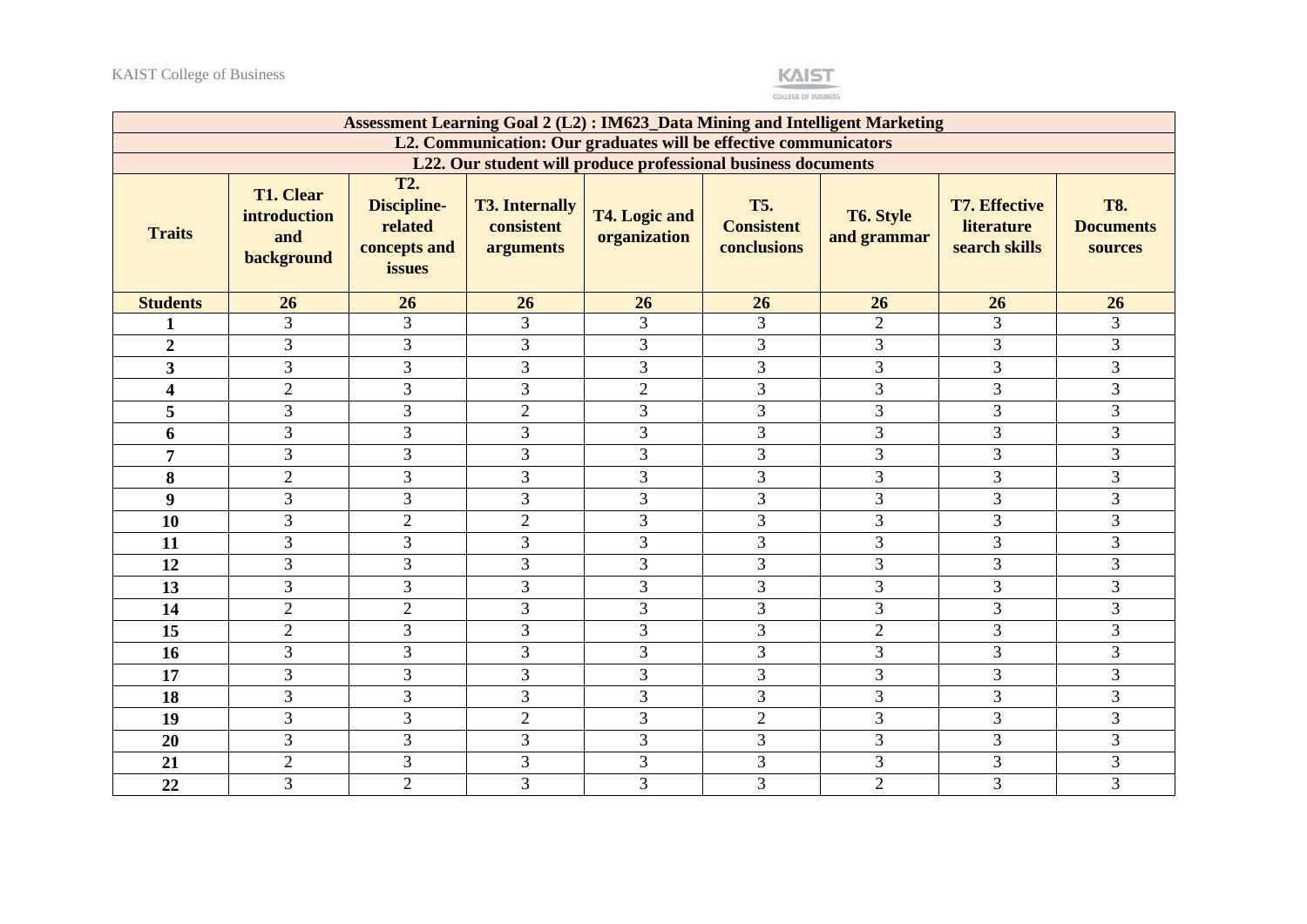| _______ |  |
|---------|--|

**COLLEGE OF BUSINESS** 

| 23                 | ⌒            |              |              | $\sqrt{2}$   | $\bigcirc$   | $\mathbf{\Omega}$ | $\bigcap$    |              |
|--------------------|--------------|--------------|--------------|--------------|--------------|-------------------|--------------|--------------|
| 24                 |              |              |              |              | $\sqrt{2}$   |                   |              |              |
| 25                 |              |              |              |              | 3            | ◠                 |              |              |
| 26                 | ⌒            |              |              | ⌒            | 3            | 3                 | 3            | ◠            |
| $#$ of 3 point     | 20           | 23           | 22           | 25           | 25           | 23                | 26           | 26           |
| # of 2 point       | $\mathbf b$  |              |              |              |              |                   | $\mathbf{0}$ | $\mathbf{0}$ |
| $#$ of 1 point     | $\mathbf{0}$ | $\mathbf{0}$ | $\mathbf{0}$ | $\mathbf{0}$ | $\mathbf{0}$ | $\mathbf{0}$      | $\mathbf{0}$ | $\mathbf{0}$ |
| <b>Total Score</b> | 72           | 75           | 74           | 77           | 77           | 75                | 78           | 78           |
| <b>Average</b>     | 2.769        | 2.885        | 2.846        | 2.962        | 2.962        | 2.885             | 3.000        | 3.000        |
| <b>Total</b>       |              | 2.913        |              |              |              |                   |              |              |
| <b>Average</b>     |              |              |              |              |              |                   |              |              |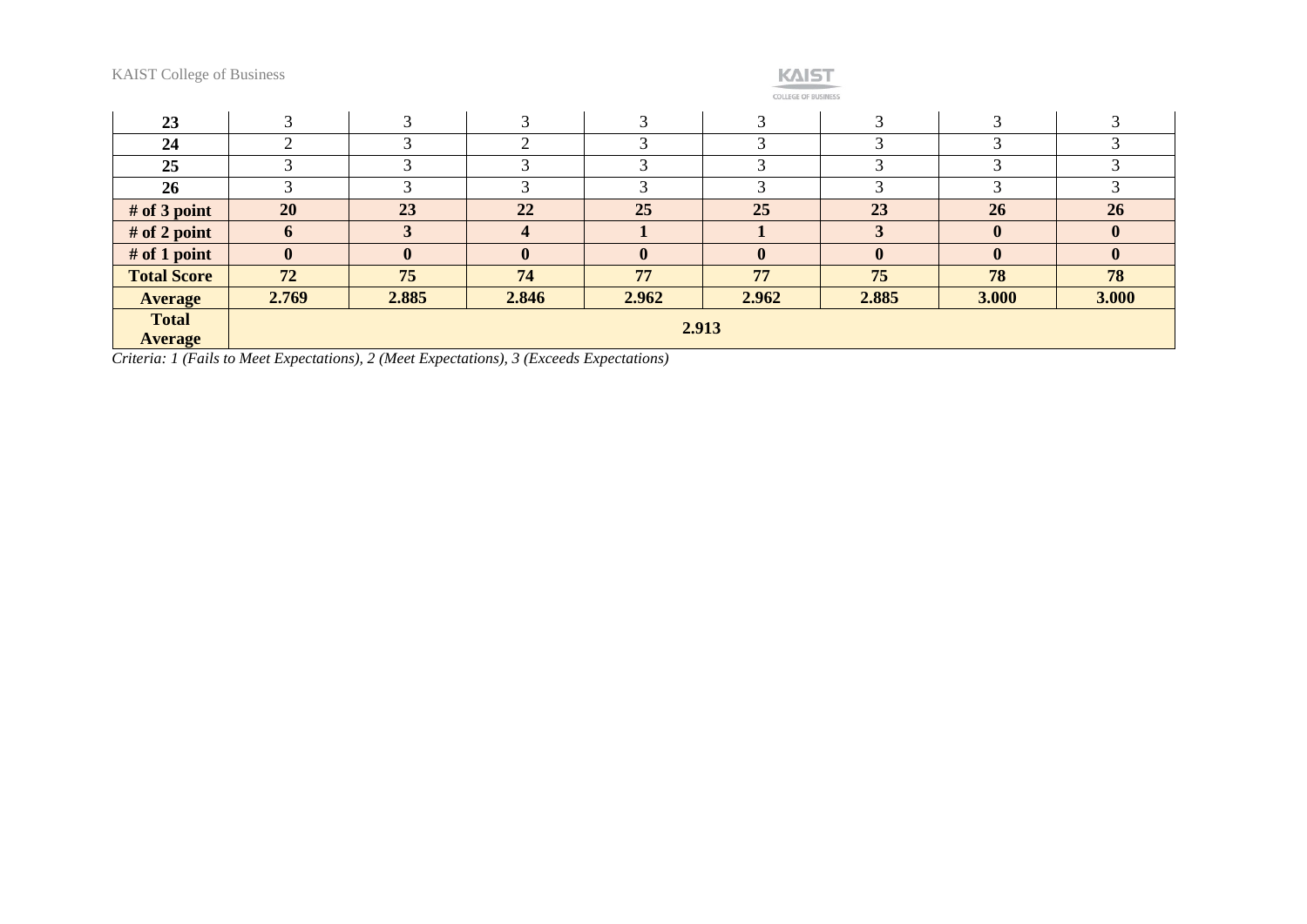

|                |                                                                  |                         | <b>Assessment Learning Goal 2 (L2): IM694_Advanced Business Analytics</b>                 |                          |                           |  |  |
|----------------|------------------------------------------------------------------|-------------------------|-------------------------------------------------------------------------------------------|--------------------------|---------------------------|--|--|
|                | L2. Communication: Our graduates will be effective communicators |                         |                                                                                           |                          |                           |  |  |
|                |                                                                  |                         | L23. Our student will demonstrate effective interpersonal communication in a team setting |                          |                           |  |  |
|                |                                                                  |                         | <b>T2. Balance between</b>                                                                |                          |                           |  |  |
|                | <b>Traits</b>                                                    | <b>T1. Commitment</b>   | task and interpersonal<br>relations                                                       | <b>T3. Contributions</b> | <b>T4. Stays on track</b> |  |  |
| <b>Team</b>    | <b>Students</b>                                                  | 20                      | 20                                                                                        | 20                       | 20                        |  |  |
|                |                                                                  | $\overline{3}$          | $\overline{2}$                                                                            | 3                        | 3                         |  |  |
| $\overline{2}$ | $\overline{2}$                                                   | 3                       | 3                                                                                         | 3                        | 3                         |  |  |
| 3              | 3                                                                | 3                       | 3                                                                                         | 3                        | 3                         |  |  |
| $\overline{4}$ | 4                                                                | 3                       | 3                                                                                         | 3                        | 3                         |  |  |
| $\mathfrak{S}$ | 5                                                                | 3                       | 3                                                                                         | 3                        | $\mathfrak{Z}$            |  |  |
| $\mathbf{1}$   | 6                                                                | 3                       | 3                                                                                         | 3                        | 3                         |  |  |
| $\overline{2}$ | $\overline{7}$                                                   | $\overline{2}$          | $\overline{2}$                                                                            | $\overline{2}$           | $\overline{2}$            |  |  |
| $\mathfrak{Z}$ | $8\,$                                                            | 3                       | 3                                                                                         | 3                        | 3                         |  |  |
| 4              | 9                                                                | 3                       | 3                                                                                         | 3                        | 3                         |  |  |
| 5              | 10                                                               | 3                       | 3                                                                                         | 3                        | 3                         |  |  |
|                | 11                                                               | 3                       | 3                                                                                         | 3                        | 3                         |  |  |
| $\overline{2}$ | 12                                                               | 3                       | 3                                                                                         | 3                        | 3                         |  |  |
| $\overline{3}$ | 13                                                               | 3                       | 3                                                                                         | 3                        | 3                         |  |  |
| $\overline{4}$ | 14                                                               | 3                       | 3                                                                                         | 3                        | 3                         |  |  |
| 5              | 15                                                               | $\overline{2}$          | $\overline{2}$                                                                            | $\overline{2}$           | $\overline{2}$            |  |  |
|                | 16                                                               | $\mathbf{2}$            | $\overline{2}$                                                                            | $\overline{3}$           | $\overline{2}$            |  |  |
| $\overline{2}$ | 17                                                               | 3                       | 3                                                                                         | 3                        | 3                         |  |  |
| 3              | 18                                                               | $\overline{2}$          | 3                                                                                         | 3                        | 3                         |  |  |
| $\overline{4}$ | 19                                                               | $\overline{3}$          | $\overline{3}$                                                                            | 3                        | 3                         |  |  |
| 5              | 20                                                               | $\overline{3}$          | 3                                                                                         | 3                        | 3                         |  |  |
|                | # of 3 point                                                     | 16                      | 16                                                                                        | 18                       | 17                        |  |  |
|                | # of 2 point                                                     | $\overline{\mathbf{4}}$ | $\overline{\mathbf{4}}$                                                                   | $\overline{2}$           | $\overline{\mathbf{3}}$   |  |  |
|                | # of 1 point                                                     | $\bf{0}$                | $\boldsymbol{0}$                                                                          | $\bf{0}$                 | $\bf{0}$                  |  |  |
|                | <b>Total Score</b>                                               | 56                      | 56                                                                                        | 58                       | 57                        |  |  |
|                | <b>Average</b>                                                   | 2.800                   | 2.800                                                                                     | 2.900                    | 2.850                     |  |  |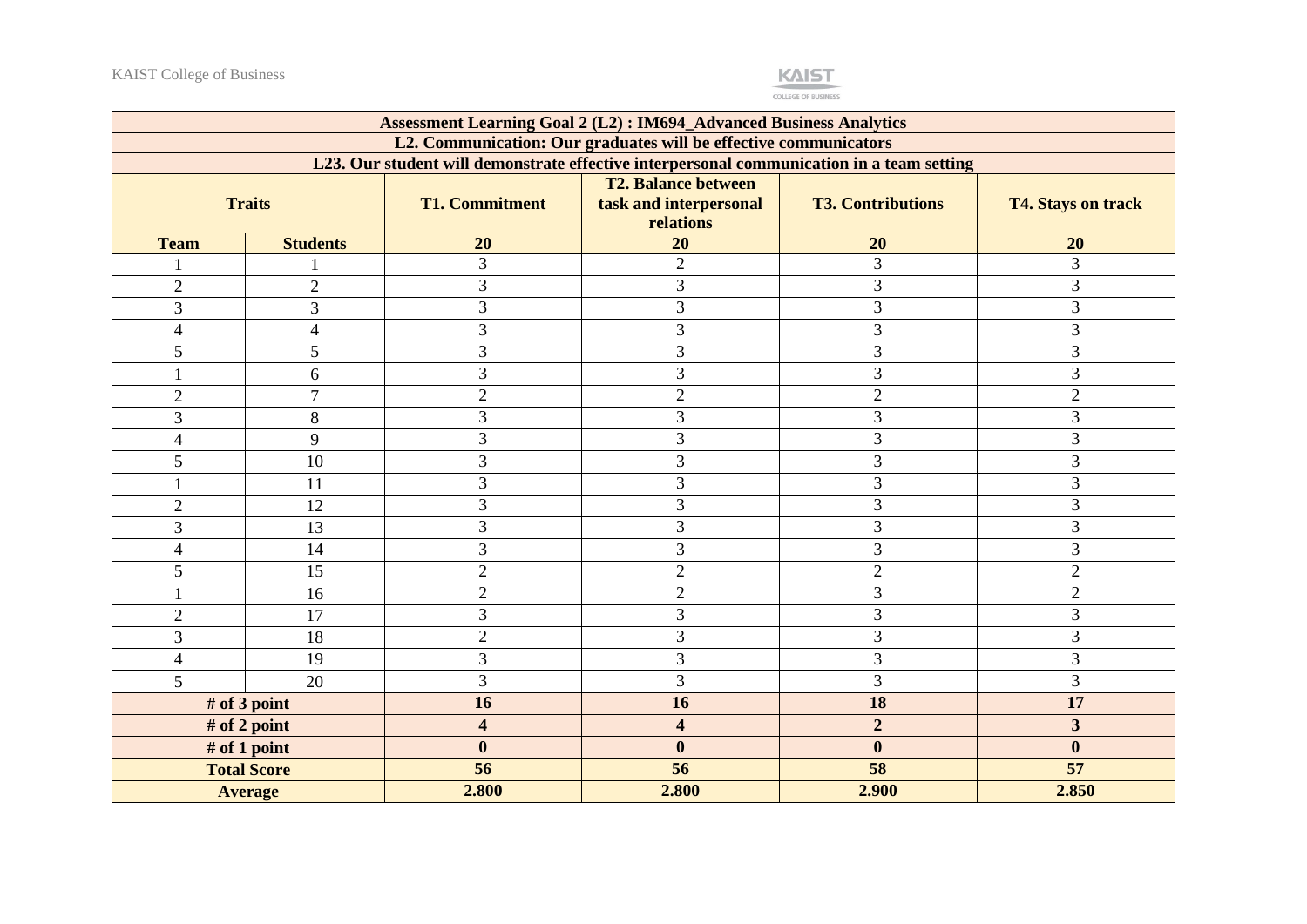| <b>KAIST College of Business</b> | <b>KAIST</b><br><b>CONTRACTOR</b> CONTRACTOR<br><b>COLLEGE OF BUSINESS</b> |
|----------------------------------|----------------------------------------------------------------------------|
| <b>Total Average</b>             | 2.838                                                                      |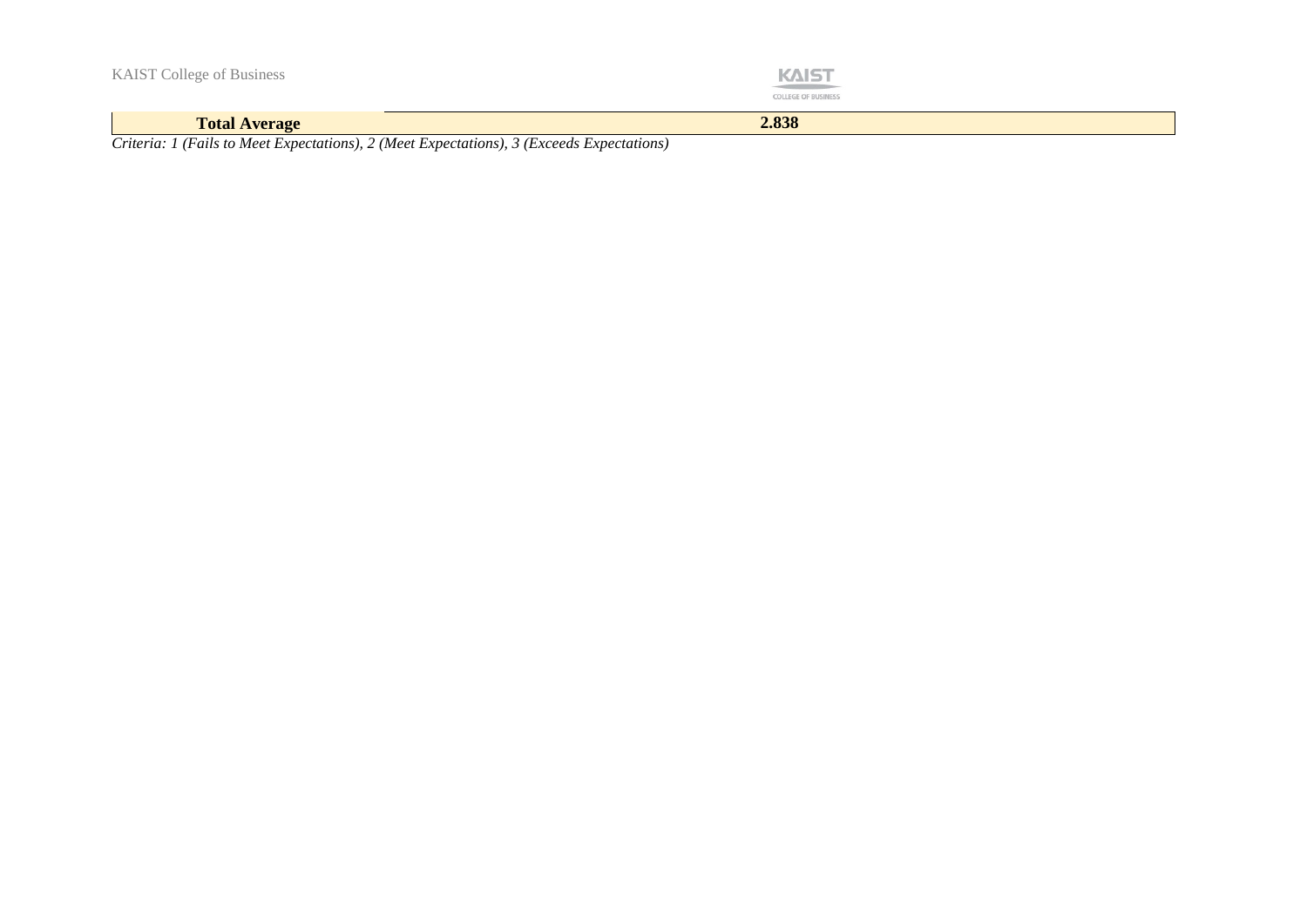

|                         | Assessment Learning Goal 3 (L3): IM623_Data Mining and Intelligent Marketing                                                                           |                                                                                                                                          |                                                    |                                                                   |                                          |                                          |                                 |  |
|-------------------------|--------------------------------------------------------------------------------------------------------------------------------------------------------|------------------------------------------------------------------------------------------------------------------------------------------|----------------------------------------------------|-------------------------------------------------------------------|------------------------------------------|------------------------------------------|---------------------------------|--|
|                         |                                                                                                                                                        | L3. Strategic Thinking & Cross-disciplinary Competency: Our graduates will be able to strategically analyze business cases and integrate |                                                    |                                                                   |                                          |                                          |                                 |  |
|                         |                                                                                                                                                        |                                                                                                                                          |                                                    | different disciplines in solving business problems                |                                          |                                          |                                 |  |
|                         | L31. Our student will use appropriate analytical techniques to solve business problems and will demonstrate the ability of sound business<br>judgment. |                                                                                                                                          |                                                    |                                                                   |                                          |                                          |                                 |  |
| <b>Traits</b>           | <b>T1. Factual</b><br>knowledge                                                                                                                        | <b>T2. Application</b><br>of strategic<br>analytical tools                                                                               | <b>T3. Application</b><br>of financial<br>analysis | <b>T4.</b><br><b>Identification of</b><br>case<br>problems/issues | <b>T5. Generation</b><br>of alternatives | <b>T6.</b><br><b>Recommendati</b><br>ons | <b>T7. Business</b><br>judgment |  |
| <b>Students</b>         | 26                                                                                                                                                     | 26                                                                                                                                       | 26                                                 | 26                                                                | 26                                       | 26                                       | 26                              |  |
|                         | 3                                                                                                                                                      | 3                                                                                                                                        | 3                                                  | 3                                                                 | 3                                        | 3                                        | 3                               |  |
| $\overline{2}$          | 3                                                                                                                                                      | 3                                                                                                                                        | 3                                                  | 3                                                                 | 3                                        | 3                                        | 3                               |  |
| $\overline{\mathbf{3}}$ | 3                                                                                                                                                      | 3                                                                                                                                        | 3                                                  | 3                                                                 | 3                                        | 3                                        | 3                               |  |
| 4                       | 3                                                                                                                                                      | 3                                                                                                                                        | 3                                                  | 3                                                                 | 3                                        | 3                                        | 3                               |  |
| 5                       | $\overline{3}$                                                                                                                                         | 3                                                                                                                                        | 3                                                  | $\overline{3}$                                                    | 3                                        | 3                                        | 3                               |  |
| 6                       | 3                                                                                                                                                      | 3                                                                                                                                        | 3                                                  | 3                                                                 | 3                                        | 3                                        | 3                               |  |
| 7                       | 3                                                                                                                                                      | 3                                                                                                                                        | $\overline{2}$                                     | 3                                                                 | 3                                        | 3                                        | 3                               |  |
| 8                       | 3                                                                                                                                                      | 3                                                                                                                                        | 3                                                  | 3                                                                 | 3                                        | 3                                        | 3                               |  |
| 9                       | 3                                                                                                                                                      | 3                                                                                                                                        | 3                                                  | 3                                                                 | 3                                        | 3                                        | 3                               |  |
| 10                      | 3                                                                                                                                                      | $\overline{2}$                                                                                                                           | 3                                                  | 3                                                                 | 3                                        | $\overline{2}$                           | $\overline{2}$                  |  |
| 11                      | 3                                                                                                                                                      | 3                                                                                                                                        | 3                                                  | 3                                                                 | 3                                        | 3                                        | 3                               |  |
| 12                      | 3                                                                                                                                                      | 3                                                                                                                                        | 3                                                  | 3                                                                 | 3                                        | 3                                        | 3                               |  |
| 13                      | 3                                                                                                                                                      | 3                                                                                                                                        | 3                                                  | 3                                                                 | 3                                        | 3                                        | 3                               |  |
| 14                      | 3                                                                                                                                                      | $\overline{2}$                                                                                                                           | 3                                                  | $\overline{2}$                                                    | $\overline{2}$                           | $\overline{2}$                           | $\overline{2}$                  |  |
| 15                      | 3                                                                                                                                                      | 3                                                                                                                                        | 3                                                  | 3                                                                 | 3                                        | 3                                        | 3                               |  |
| 16                      | 3                                                                                                                                                      | 3                                                                                                                                        | 3                                                  | 3                                                                 | 3                                        | 3                                        | 3                               |  |
| 17                      | 3                                                                                                                                                      | 3                                                                                                                                        | 3                                                  | 3                                                                 | 3                                        | 3                                        | 3                               |  |
| 18                      | 3                                                                                                                                                      | 3                                                                                                                                        | 3                                                  | 3                                                                 | $\overline{2}$                           | 3                                        | 3                               |  |
| 19                      | 3                                                                                                                                                      | 3                                                                                                                                        | 3                                                  | 3                                                                 | 3                                        | 3                                        | $\overline{2}$                  |  |
| 20                      | 3                                                                                                                                                      | 3                                                                                                                                        | 3                                                  | $\overline{3}$                                                    | 3                                        | 3                                        | 3                               |  |
| 21                      | 3                                                                                                                                                      | 3                                                                                                                                        | 3                                                  | 3                                                                 | 3                                        | 3                                        | 3                               |  |
| 22                      | 3                                                                                                                                                      | $\overline{2}$                                                                                                                           | $\overline{2}$                                     | 3                                                                 | $\overline{2}$                           | $\overline{2}$                           | $\overline{2}$                  |  |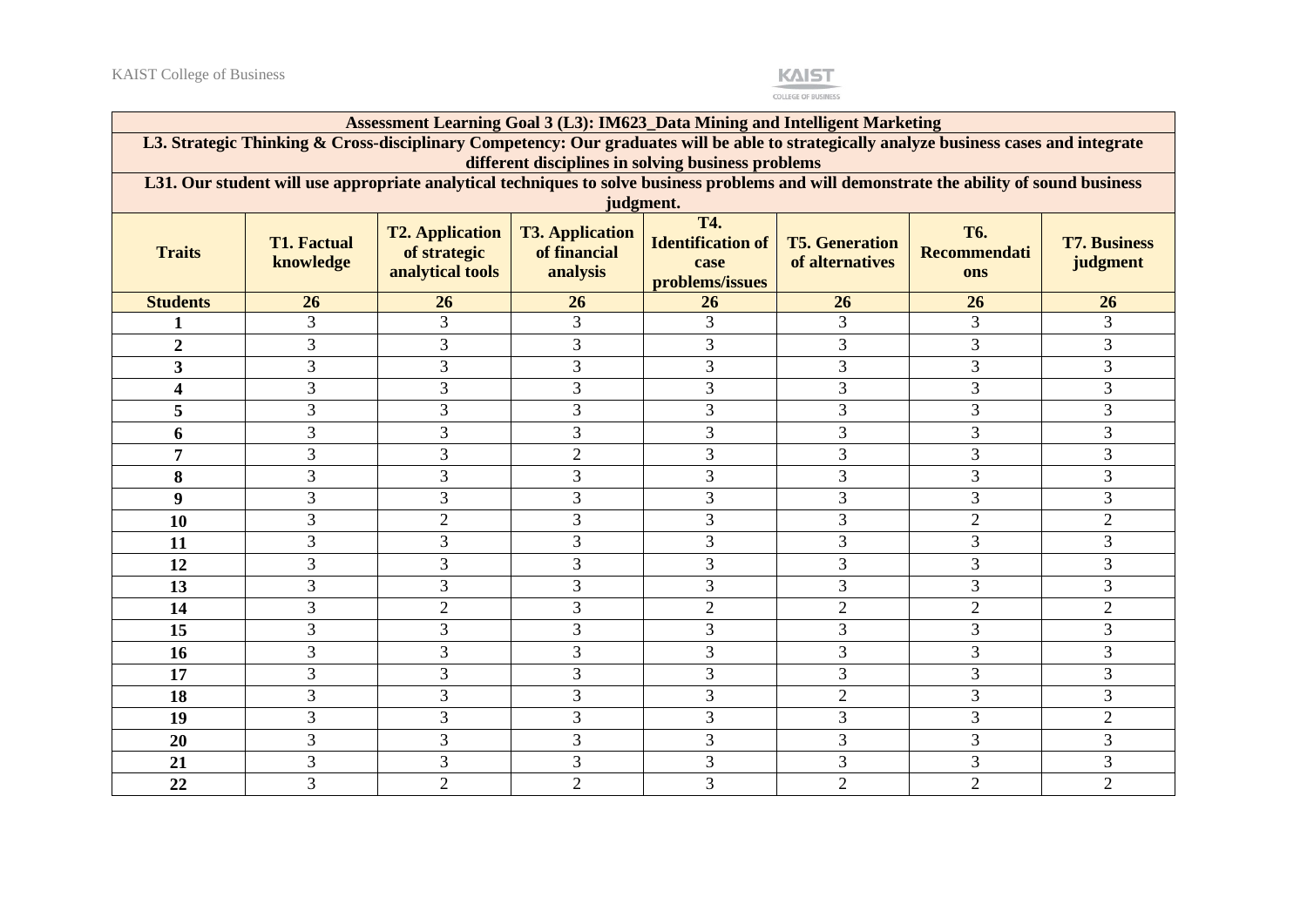

COLLEGE OF BUSINESS

| 23                   |              |       |       |       |       |       |             |
|----------------------|--------------|-------|-------|-------|-------|-------|-------------|
| 24                   |              |       |       |       |       |       |             |
| 25                   |              |       |       |       |       |       |             |
| <b>26</b>            |              |       |       |       |       |       |             |
| $#$ of 3 point       | 26           | 23    | 23    | 25    | 23    | 23    | 22          |
| # of 2 point         | $\mathbf{0}$ |       |       |       |       |       |             |
| # of 1 point         | $\mathbf{0}$ |       |       |       |       |       | $\mathbf 0$ |
| <b>Total Score</b>   | 78           | 75    | 75    | 77    | 75    | 75    | 74          |
| <b>Average</b>       | 3.000        | 2.885 | 2.885 | 2.962 | 2.885 | 2.885 | 2.846       |
| <b>Total Average</b> |              |       |       | 2.907 |       |       |             |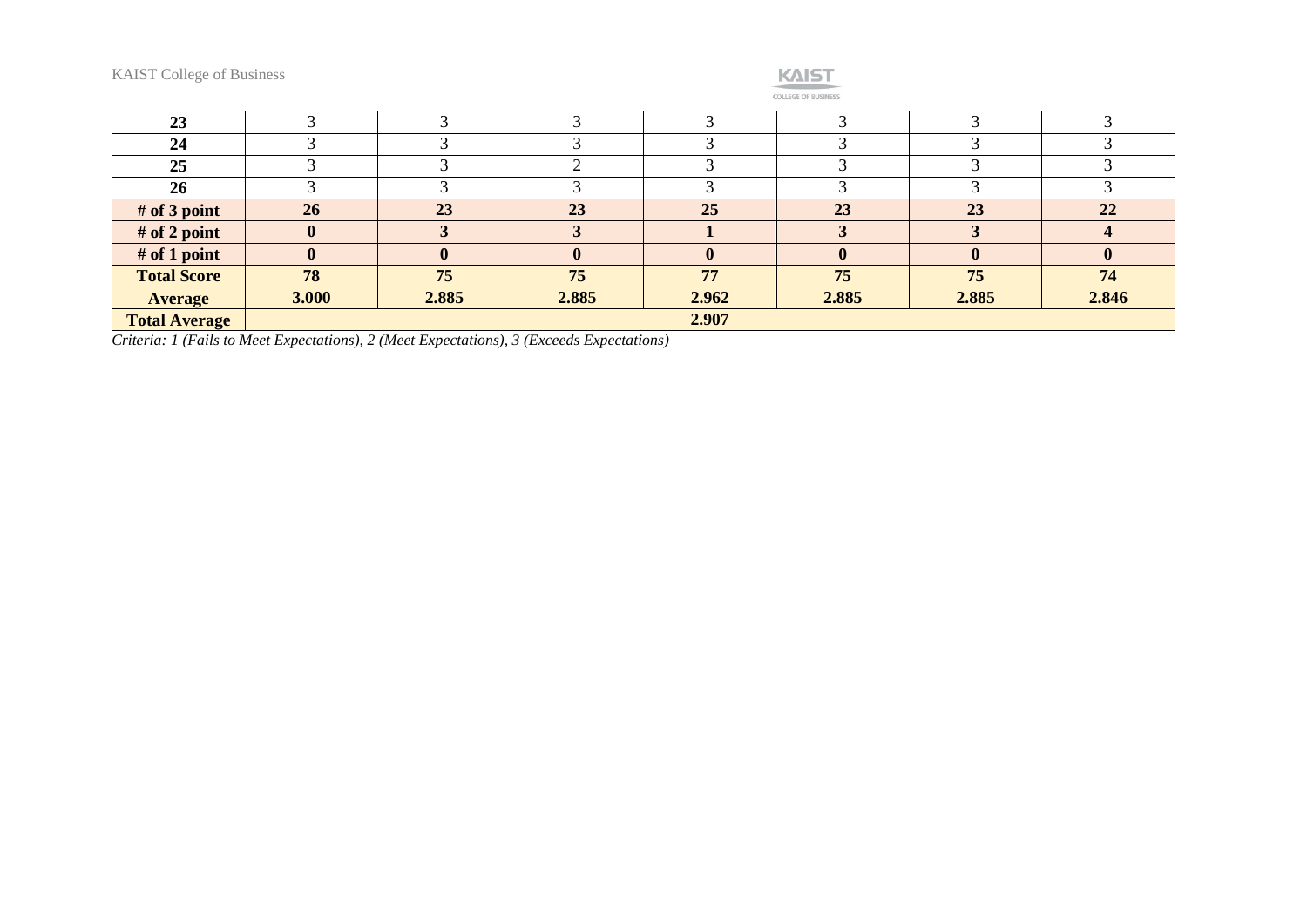

|                    | <b>Assessment Learning Goal 3 (L3): IM694_Advanced Business Analytics</b>                                                                                                                      |                   |                                                              |                     |                   |                           |
|--------------------|------------------------------------------------------------------------------------------------------------------------------------------------------------------------------------------------|-------------------|--------------------------------------------------------------|---------------------|-------------------|---------------------------|
|                    | L3. Strategic Thinking & Cross-disciplinary Competency: Our graduates will be able to strategically analyze business cases and integrate<br>different disciplines in solving business problems |                   |                                                              |                     |                   |                           |
|                    |                                                                                                                                                                                                |                   | L32. Our students will synthesize different discipline areas |                     |                   |                           |
|                    |                                                                                                                                                                                                | <b>Management</b> | <b>Discipline</b>                                            | <b>Intellectual</b> | <b>Horizontal</b> |                           |
| <b>Traits</b>      | <b>Consideration</b>                                                                                                                                                                           | principle         | knowledge                                                    | sensitivity         | synthesis         | <b>Vertical synthesis</b> |
| <b>Students</b>    | 20                                                                                                                                                                                             | 20                | 20                                                           | 20                  | 20                | 20                        |
|                    | $\overline{2}$                                                                                                                                                                                 | $\overline{2}$    | 3                                                            | 3                   | $\overline{2}$    | 3                         |
| $\overline{2}$     | 3                                                                                                                                                                                              | $\overline{2}$    | 3                                                            | 3                   | 3                 | 3                         |
| 3                  | 3                                                                                                                                                                                              | 3                 | 3                                                            | 3                   | 3                 | 3                         |
| 4                  | 3                                                                                                                                                                                              | 3                 | $\mathfrak{2}$                                               | 3                   | 3                 | 3                         |
| 5                  | 3                                                                                                                                                                                              | 3                 | 3                                                            | 3                   | 3                 | 3                         |
| 6                  | 3                                                                                                                                                                                              | 3                 | 3                                                            | 3                   | 3                 | 3                         |
| 7                  | 3                                                                                                                                                                                              | 3                 | 3                                                            | 3                   | 3                 | $\overline{3}$            |
| 8                  | 3                                                                                                                                                                                              | 3                 | 3                                                            | $\overline{2}$      | 3                 | $\overline{2}$            |
| 9                  | 3                                                                                                                                                                                              | 3                 | 3                                                            | $\overline{2}$      | 3                 | 3                         |
| 10                 | 3                                                                                                                                                                                              | 3                 | 3                                                            | 3                   | 3                 | 3                         |
| 11                 | $\overline{2}$                                                                                                                                                                                 | 3                 | 3                                                            | 3                   | $\overline{2}$    | 3                         |
| 12                 | $\overline{3}$                                                                                                                                                                                 | 3                 | 3                                                            | 3                   | 3                 | 3                         |
| 13                 | 3                                                                                                                                                                                              | $\overline{2}$    | 3                                                            | 3                   | 3                 | $\overline{2}$            |
| 14                 | 3                                                                                                                                                                                              | 3                 | 3                                                            | 3                   | 3                 | 3                         |
| 15                 | $\overline{2}$                                                                                                                                                                                 | $\overline{2}$    | $\overline{2}$                                               | $\overline{2}$      | $\overline{2}$    | $\overline{2}$            |
| 16                 | $\overline{2}$                                                                                                                                                                                 | $\overline{2}$    | 3                                                            | 3                   | 3                 | 3                         |
| 17                 | 3                                                                                                                                                                                              | $\overline{2}$    | 3                                                            | 3                   | 3                 | 3                         |
| 18                 | 3                                                                                                                                                                                              | 3                 | $\overline{2}$                                               | $\overline{2}$      | $\overline{2}$    | $\overline{2}$            |
| 19                 | 3                                                                                                                                                                                              | 3                 | 3                                                            | 3                   | 3                 | 3                         |
| 20                 | $\overline{2}$                                                                                                                                                                                 | 3                 | 3                                                            | 3                   | 3                 | 3                         |
| $#$ of 3 point     | 15                                                                                                                                                                                             | 14                | 17                                                           | 16                  | 16                | 16                        |
| # of 2 point       | 5                                                                                                                                                                                              | 6                 | 3                                                            | 4                   | 4                 | 4                         |
| # of 1 point       | $\bf{0}$                                                                                                                                                                                       | $\mathbf{0}$      | $\mathbf{0}$                                                 | $\bf{0}$            | $\bf{0}$          | $\boldsymbol{0}$          |
| <b>Total Score</b> | 55                                                                                                                                                                                             | 54                | 57                                                           | 56                  | 56                | 56                        |
| <b>Average</b>     | 2.750                                                                                                                                                                                          | 2.700             | 2.850                                                        | 2.800               | 2.800             | 2.800                     |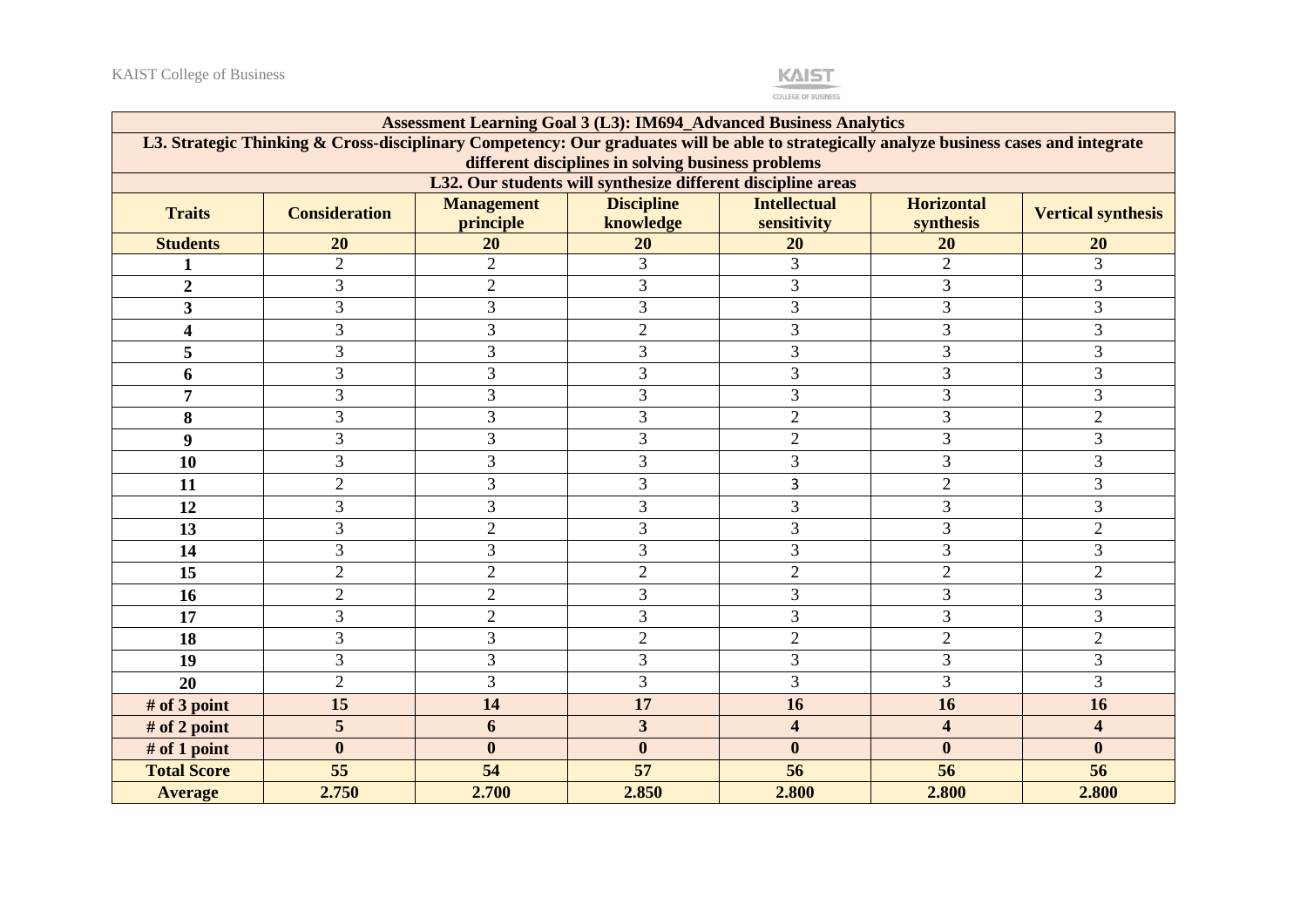|  |  | <b>KAIST College of Business</b> |
|--|--|----------------------------------|
|--|--|----------------------------------|



**Total Average 2.783**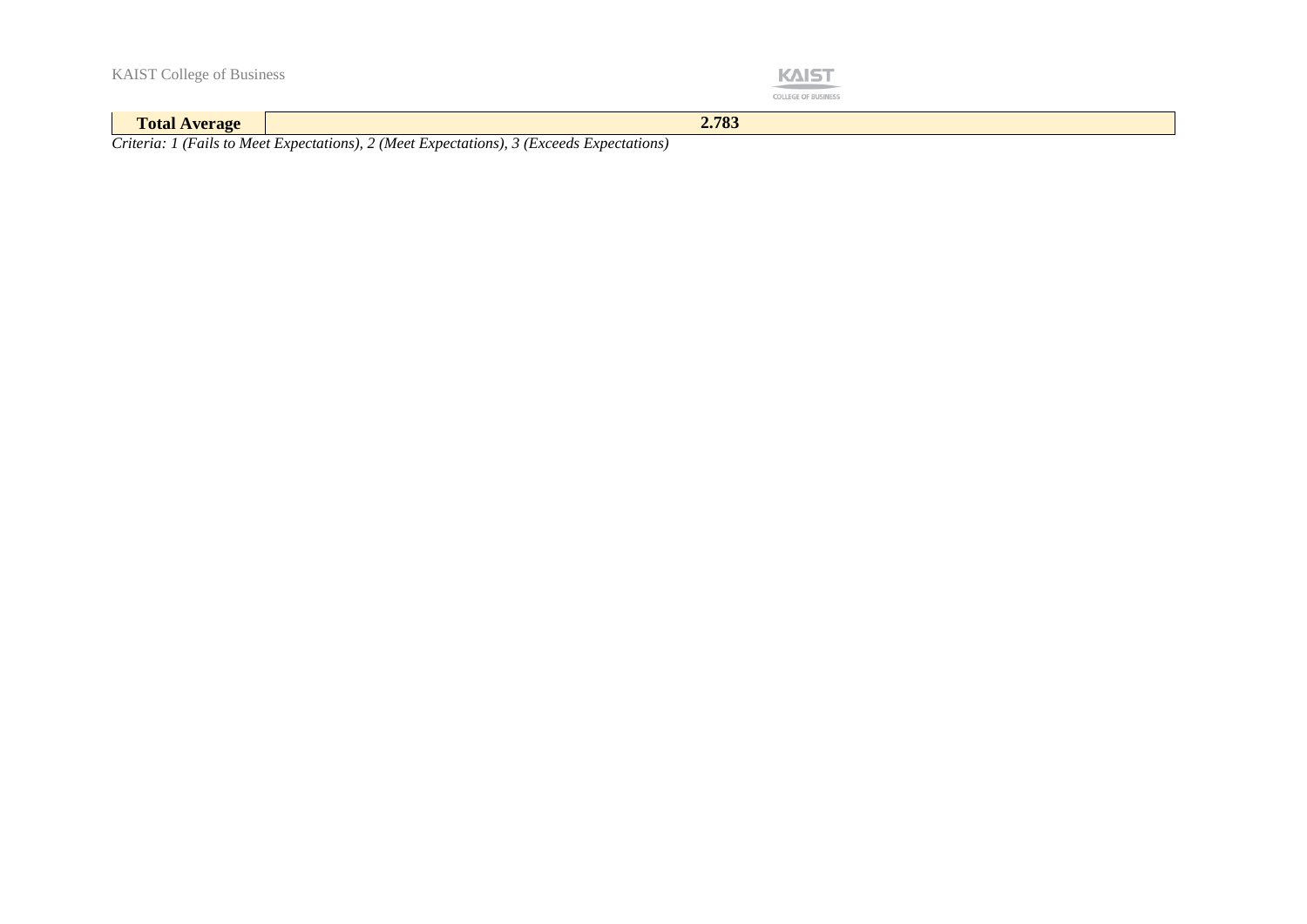

| <b>Assessment Learning Goal 4 (L4): IM623_Data Mining and Intelligent Marketing</b>                                                                |                                                                                                                  |                               |  |  |  |
|----------------------------------------------------------------------------------------------------------------------------------------------------|------------------------------------------------------------------------------------------------------------------|-------------------------------|--|--|--|
| L4. Domain Expertise in IT, Media, and Business Analytics: Our graduates will develop professional skills and exhibit professional<br>competencies |                                                                                                                  |                               |  |  |  |
|                                                                                                                                                    | L41. Our students will build IT, Media, and Business Analytics specific knowledge and understand the key issues. |                               |  |  |  |
| <b>Traits</b>                                                                                                                                      | <b>T1. Build industry</b>                                                                                        | T2. Understand the key issues |  |  |  |
|                                                                                                                                                    | specific knowledge                                                                                               | of business environment       |  |  |  |
| <b>Students</b>                                                                                                                                    | 26                                                                                                               | 26                            |  |  |  |
| $\mathbf{1}$                                                                                                                                       | 3                                                                                                                | 3                             |  |  |  |
| $\boldsymbol{2}$                                                                                                                                   | 3                                                                                                                | 3                             |  |  |  |
| 3                                                                                                                                                  | 3                                                                                                                | 3                             |  |  |  |
| 4                                                                                                                                                  | 3                                                                                                                | 3                             |  |  |  |
| 5                                                                                                                                                  | 3                                                                                                                | 3                             |  |  |  |
| 6                                                                                                                                                  | 3                                                                                                                | 3                             |  |  |  |
| 7                                                                                                                                                  | 3                                                                                                                | 3                             |  |  |  |
| 8                                                                                                                                                  | 3                                                                                                                | 3                             |  |  |  |
| 9                                                                                                                                                  | 3                                                                                                                | 3                             |  |  |  |
| 10                                                                                                                                                 | 3                                                                                                                | 3                             |  |  |  |
| 11                                                                                                                                                 | 3                                                                                                                | 3                             |  |  |  |
| 12                                                                                                                                                 | 3                                                                                                                | 3                             |  |  |  |
| 13                                                                                                                                                 | 3                                                                                                                | 3                             |  |  |  |
| 14                                                                                                                                                 | 3                                                                                                                | 3                             |  |  |  |
| 15                                                                                                                                                 | 3                                                                                                                | 3                             |  |  |  |
| 16                                                                                                                                                 | 3                                                                                                                | 3                             |  |  |  |
| 17                                                                                                                                                 | 3                                                                                                                | 3                             |  |  |  |
| 18                                                                                                                                                 | 3                                                                                                                | 3                             |  |  |  |
| 19                                                                                                                                                 | 3                                                                                                                | 3                             |  |  |  |
| 20                                                                                                                                                 | 3                                                                                                                | 3                             |  |  |  |
| 21                                                                                                                                                 | 3                                                                                                                | 3                             |  |  |  |
| 22                                                                                                                                                 | 3                                                                                                                | $\sqrt{2}$                    |  |  |  |
| 23                                                                                                                                                 | 3                                                                                                                | $\mathfrak{Z}$                |  |  |  |
| 24                                                                                                                                                 | 3                                                                                                                | 3                             |  |  |  |
| 25                                                                                                                                                 | 3                                                                                                                | 3                             |  |  |  |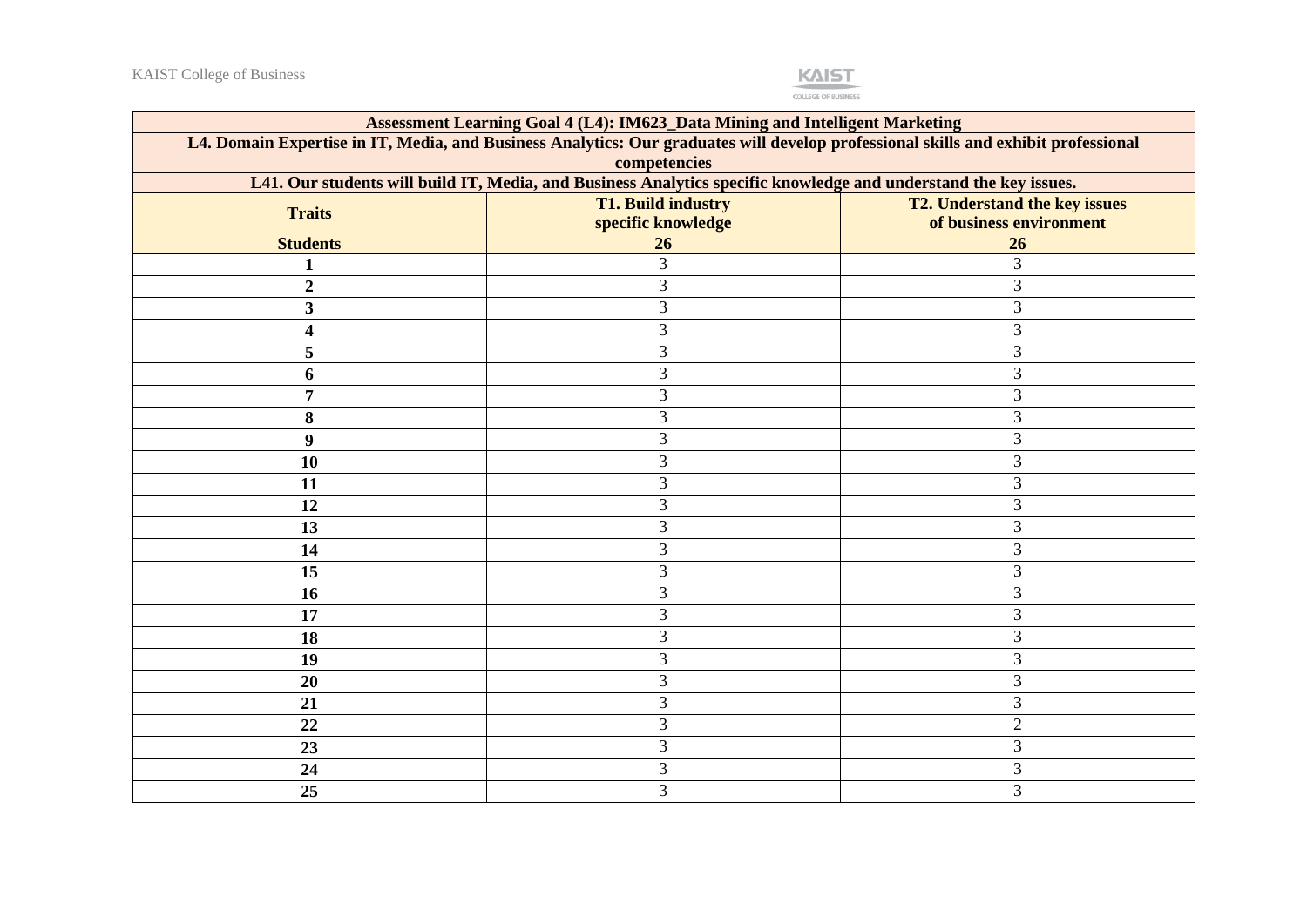

COLLEGE OF BUSINESS

| 26                   |       |       |
|----------------------|-------|-------|
| $#$ of 3 point       | 26    | 25    |
| # of 2 point         |       |       |
| $#$ of 1 point       |       |       |
| <b>Total Score</b>   | 78    | 56    |
| <b>Average</b>       | 3.000 | 2.962 |
| <b>Total Average</b> |       | 2.981 |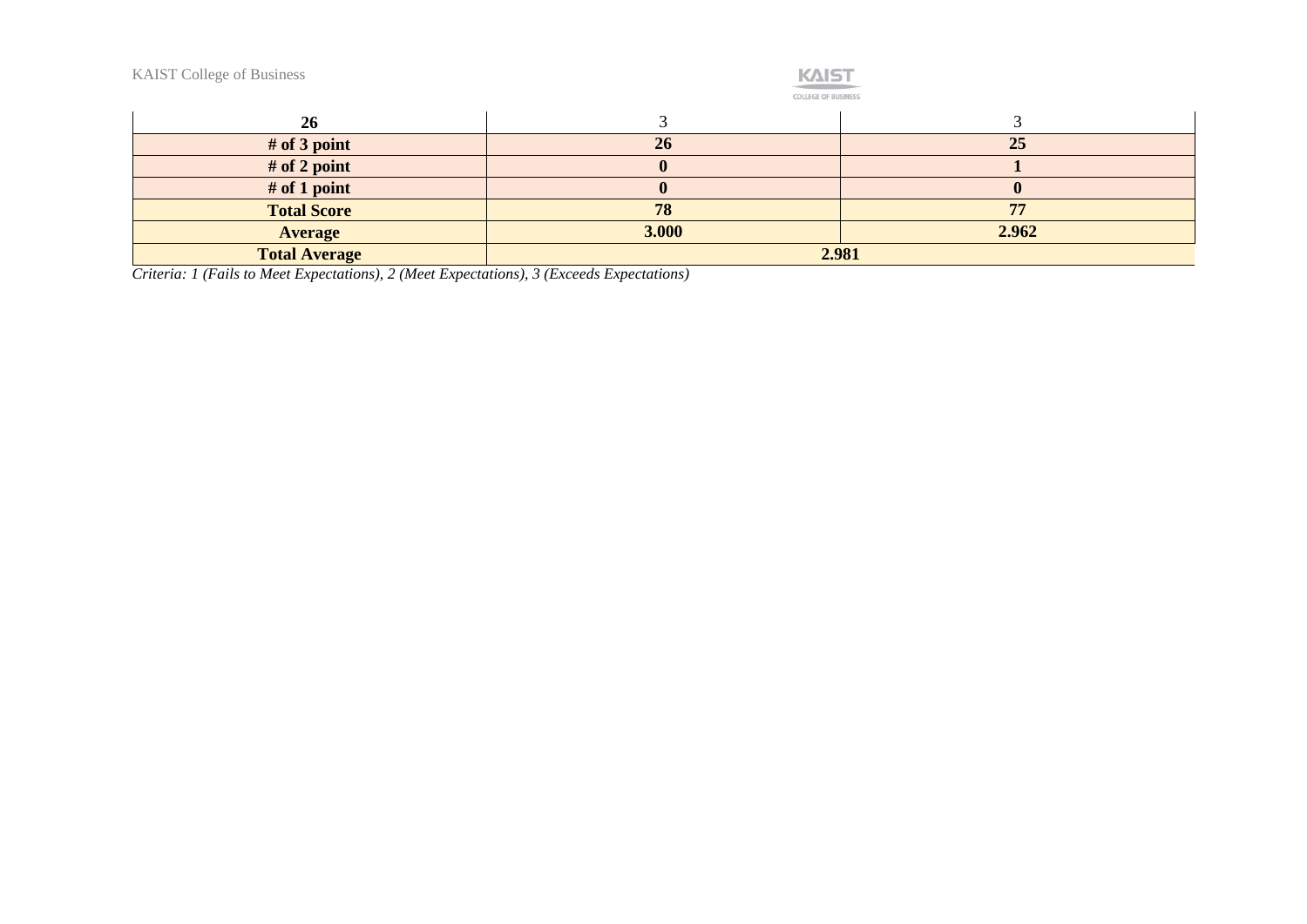

| Assessment Learning Goal 4 (L4): IM623_Data Mining and Intelligent Marketing                                                       |                                            |                                                 |  |  |  |  |
|------------------------------------------------------------------------------------------------------------------------------------|--------------------------------------------|-------------------------------------------------|--|--|--|--|
| L4. Domain Expertise in IT, Media, and Business Analytics: Our graduates will develop professional skills and exhibit professional |                                            |                                                 |  |  |  |  |
| competencies                                                                                                                       |                                            |                                                 |  |  |  |  |
| L42. Our students will apply domain expertise to the business problems in the IT, Media, and Business Analytics                    |                                            |                                                 |  |  |  |  |
| <b>Traits</b>                                                                                                                      | T1. Apply industry specific knowledge to a | <b>T2. Recommend solutions using structured</b> |  |  |  |  |
|                                                                                                                                    | specific problem                           | approach                                        |  |  |  |  |
| <b>Students</b>                                                                                                                    | 26                                         | 26                                              |  |  |  |  |
|                                                                                                                                    | 3                                          | 3                                               |  |  |  |  |
| $\boldsymbol{2}$                                                                                                                   | 3                                          | 3                                               |  |  |  |  |
| 3                                                                                                                                  | 3                                          | 3                                               |  |  |  |  |
| 4                                                                                                                                  | $\overline{2}$                             | 3                                               |  |  |  |  |
| 5                                                                                                                                  | 3                                          | 3                                               |  |  |  |  |
| 6                                                                                                                                  | 3                                          | 3                                               |  |  |  |  |
| 7                                                                                                                                  | $\overline{2}$                             | 3                                               |  |  |  |  |
| 8                                                                                                                                  | 3                                          | 3                                               |  |  |  |  |
| 9                                                                                                                                  | 3                                          | 3                                               |  |  |  |  |
| 10                                                                                                                                 | $\overline{2}$                             | 3                                               |  |  |  |  |
| 11                                                                                                                                 | 3                                          | 3                                               |  |  |  |  |
| 12                                                                                                                                 | 3                                          | 3                                               |  |  |  |  |
| 13                                                                                                                                 | 3                                          | 3                                               |  |  |  |  |
| 14                                                                                                                                 | $\overline{2}$                             | 3                                               |  |  |  |  |
| 15                                                                                                                                 | 3                                          | 3                                               |  |  |  |  |
| 16                                                                                                                                 | $\overline{2}$                             | 3                                               |  |  |  |  |
| 17                                                                                                                                 | 3                                          | $\mathfrak{Z}$                                  |  |  |  |  |
| 18                                                                                                                                 | 3                                          | 3                                               |  |  |  |  |
| 19                                                                                                                                 | 3                                          | 3                                               |  |  |  |  |
| 20                                                                                                                                 | 3                                          | 3                                               |  |  |  |  |
| 21                                                                                                                                 | 3                                          | 3                                               |  |  |  |  |
| 22                                                                                                                                 | $\overline{2}$                             | $\sqrt{2}$                                      |  |  |  |  |
| 23                                                                                                                                 | 3                                          | 3                                               |  |  |  |  |